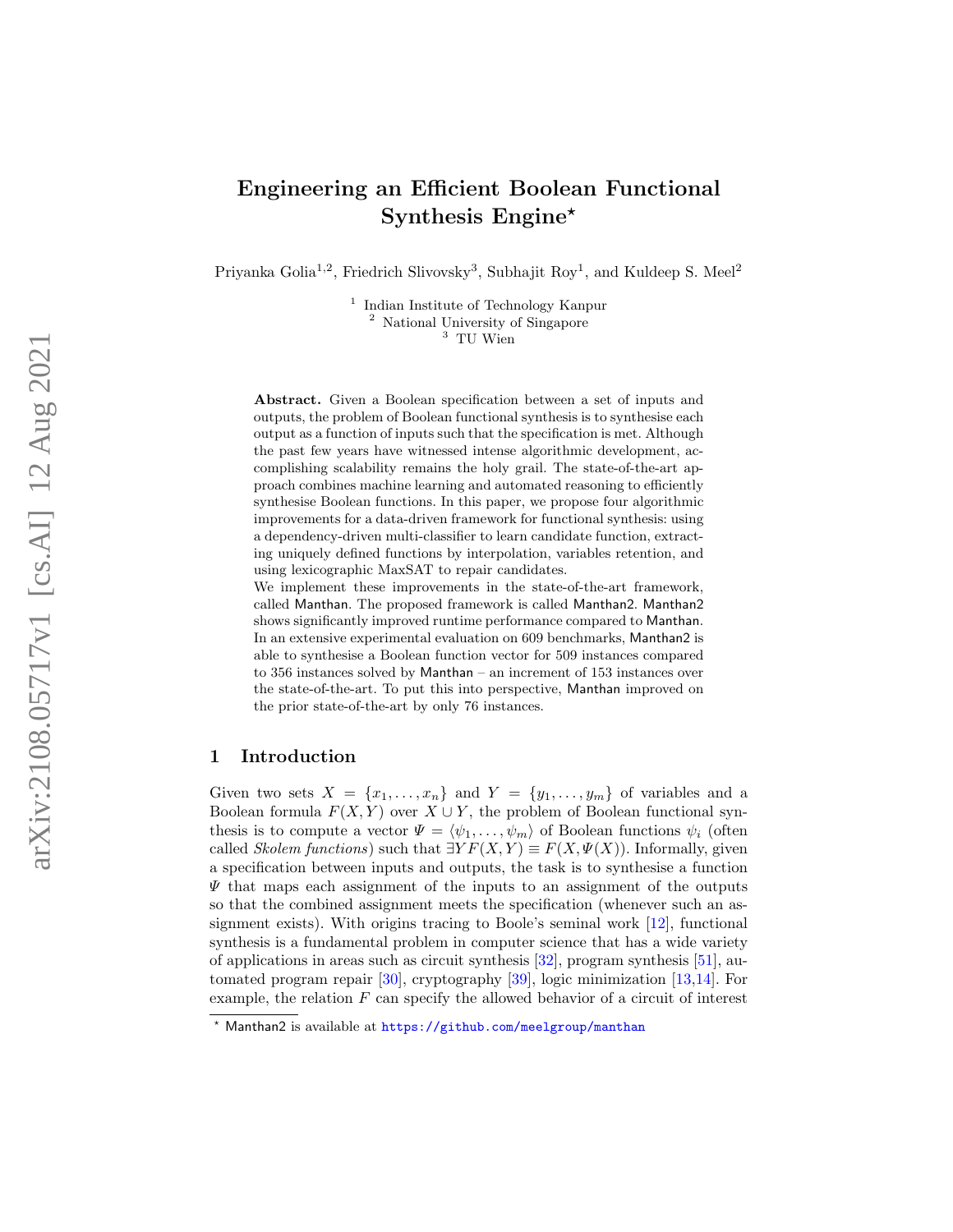and the function  $\Psi$  corresponds to the implementation of the desired circuit. As pointed out by Jiang, Lin, and Hung [\[29\]](#page-21-4), relations can succinctly capture the conventional notion of don't cares. Furthermore, extracting functions from Boolean relations also has applications in 2-level logic minimization under the Sum-of-Products (SOP) representation [\[20](#page-20-3)[,27,](#page-21-5)[34\]](#page-21-6).

Over the past two decades, functional synthesis has seen a surge of interest, leading to the development of new approaches that can be broadly classified into three categories: 1) incremental determinization iteratively identifies variables with unique Skolem functions and takes "decisions" on any remaining variables by adding temporary clauses that make them deterministic [\[41,](#page-21-7)[42,](#page-21-8)[44\]](#page-21-9). 2) Skolem functions can be obtained by eliminating quantifiers using functional composition, and Craig interpolation can be applied to reduce the size of composite functions [\[29,](#page-21-4)[28\]](#page-21-10). Although this typically does not scale to large specifications, it was shown to work well using ROBDDs in combination with carefully chosen variable orderings [\[17,](#page-20-4)[52\]](#page-21-11). 3) CEGAR-style approaches start from an initial set of approximate Skolem functions, followed by a phase of counter-example guided refinement to patch these candidate functions [\[31,](#page-21-12)[6,](#page-20-5)[5\]](#page-20-6). With the right choice of initial functions, the CEGAR phase can often be skipped entirely, a phenomenon that can be analyzed in terms of knowledge compilation [\[5,](#page-20-6)[4\]](#page-20-7).

Recently, we proposed a new data-driven approach Manthan [\[21\]](#page-20-8). Manthan relies on constrained sampling [\[50\]](#page-21-13) to generate satisfying assignments of the formula  $F$ , which are fed to a decision-tree learning technique such that the learned classifiers represent potential Skolem functions, called candidates. The candidates are repeatedly tested for correctness and repaired in a subsequent CEGAR loop, with a MaxSAT solver minimizing the number of repairs required for each counterexample. While Manthan achieved significant improvement of the state-of-the-art, a large number of problems remain beyond its reach (and other synthesis engines).

The primary contribution of this work is to address scalability barriers faced by Manthan. To this end, we propose following crucial algorithmic innovations:

- 1. Interpolation-based Unique Function Extraction: We identify a subset of variables with unique Skolem function and extract these functions by interpolation, thereby reducing the number of functions that need to be learned.
- 2. Clustering-based Multi-Classification: We propose a clustering-based approach that can take advantage of multi-classification to learn candidate functions for sets of variables at a time.
- 3. Learning and Repair over Determined Features: Whenever it is determined that a candidate function for a variable is indeed a Skolem function, we do not substitute for and eliminate this variable, and instead retain it as a possible feature during learning and repair. Our strategy stands in stark contrast to the conventional wisdom that advocates variable elimination.
- 4. Lexicographic MaxSAT-based Dependency-Aware Repair: We design a lexicographic MaxSAT-based strategy for identifying repair candidates so as to take into account dependencies among candidate functions.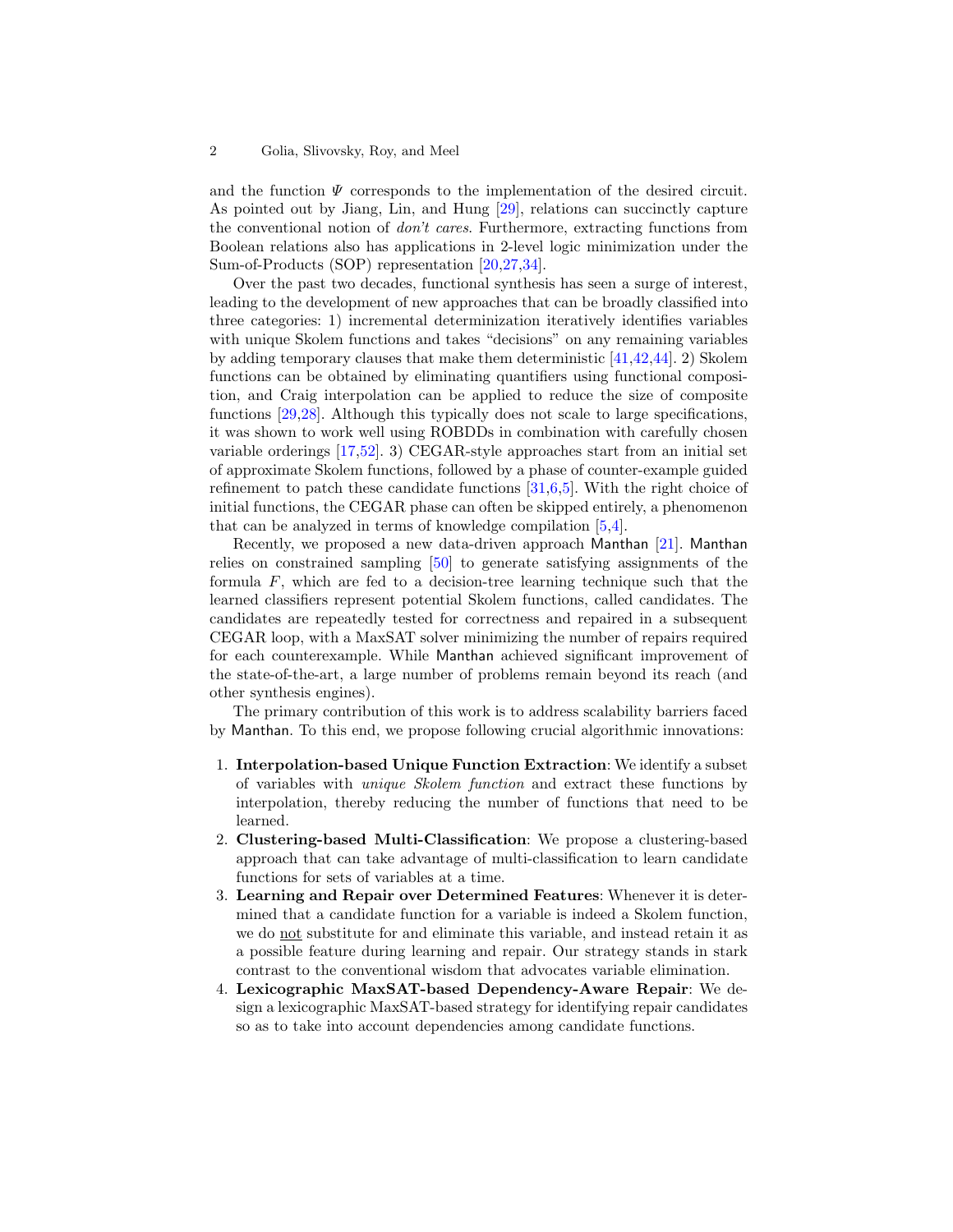To measure the impact of these proposed algorithmic innovations, we implemented them in a system named Manthan2 and performed an extensive evaluation on a benchmark suite used in prior studies [\[4,](#page-20-7)[5,](#page-20-6)[21\]](#page-20-8). In terms of solved instances, the results are decisive. Out of 609 instances, Manthan and CADET are able to solve 356 and 280 instances, in line with experimental results reported in prior work that saw a 76 instance lead of Manthan over the then state-of-theart CADET [\[21\]](#page-20-8). Manthan2 solves 509 instances and thereby achieves a dramatic improvement of 153 instances over Manthan, more than doubling the substantial increase in the number of solved instances achieved by Manthan over CADET.

The rest of the paper is organized as follows: In Section [2,](#page-2-0) we first introduce notation and then provide some background on Manthan.In Section [3,](#page-4-0) we present an overview of the invocations implemented in Manthan2, before giving a detailed algorithmic description in Section [4.](#page-8-0) We then describe the experimental methodology and discuss results with respect to each of the technical contributions of Manthan2 in Section [5.](#page-12-0) We cover related work in Section [6.](#page-18-0) Finally, we conclude in Section [7.](#page-19-0)

# <span id="page-2-0"></span>2 Background

We use lower case letters to denote propositional variables and capital letters to denote sets of variables. Given a set  $\{v_1, \ldots, v_n\}$  of variables and  $1 \leq i \leq j \leq n$ , we write  $V_i^j$  for the subset  $\{v_i, v_{i+1}, \ldots, v_j\}$ . We use standard notation for logical connectives such as  $\wedge$ ,  $\vee$  and  $\neg$ . A *literal* is a variable or a negated variable. A formula  $\varphi$  is in Conjunctive Normal Form (CNF) if it is a conjunction of *clauses*, where each *clause* is a disjunction of literals. We write  $Vars(\varphi)$  to denote the set of variables used in  $\varphi$ . A *satisfying assignment* of a formula  $\varphi$  is a mapping  $\sigma: Vars(\varphi) \to \{0,1\}$  such that  $\varphi$  evaluates to True under  $\sigma$ . We write  $\sigma \models \varphi$  to denote that  $\sigma$  is a satisfying assignment of  $\varphi$ . Given a subset V of variables, we write  $\sigma[V]$  to denote the restriction of  $\sigma$  to V. An unsatisfiable core of a formula in CNF is a subset of clauses for which there is no satisfying assignment. We use UnsatCore to denote an unsatisfiable core when the formula is understood from the context.

For a given CNF formula in which some clauses are declared as hard constraints and the rest are declared as soft constraints, the problem of (partial) MaxSAT is to find an assignment of the given formula that satisfies all hard constraints and maximizes the number of satisfied soft constraints. Furthermore, lexicographic partial MaxSAT, or LexMaxSAT for short, is a special case of partial MaxSAT in which there is a preference in the order in which to satisfy the soft constraints.

## 2.1 Functional Synthesis

We assume a relational specification  $\exists Y F(X,Y)$  such that  $X = \{x_1, \ldots, x_n\}$ and  $Y = \{y_1, \ldots, y_m\}$ . We write F and  $F(X, Y)$  interchangeably, and use  $F(X,Y)|_{y_i=b}$  to denote the result of substituting  $b \in \{0,1\}$  for  $y_i$  in  $F(X,Y)$ .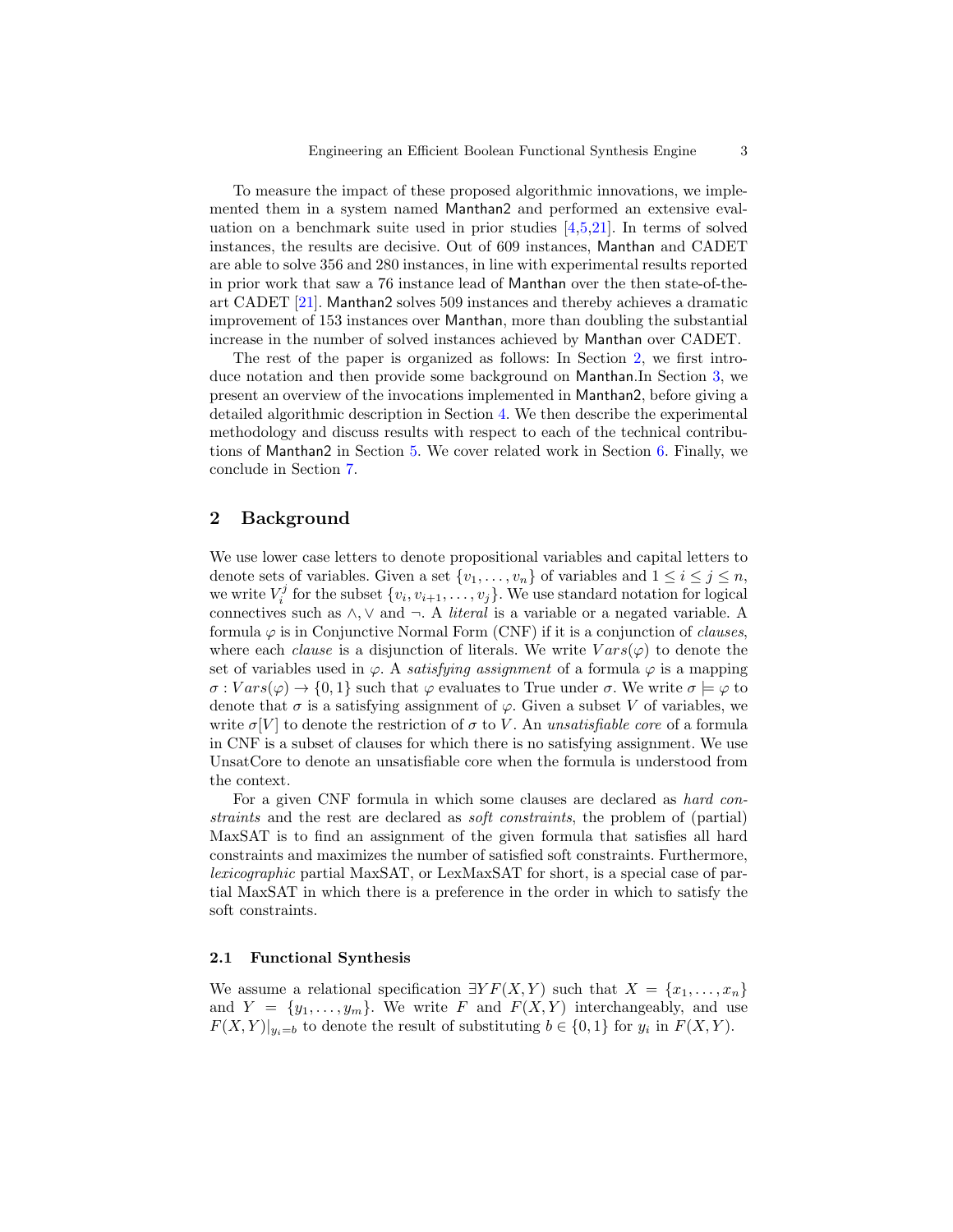**Problem Statement:** Given a specification  $\exists Y F(X, Y)$  with inputs X and outputs  $Y$ , the task of *Boolean functional synthesis* is to find a function vector  $\Psi = \langle \psi_1, \ldots, \psi_m \rangle$  such that  $\exists F(X, Y) \equiv F(X, \Psi(X))$ . We refer to  $\Psi$  as a Skolem function vector and to the function  $\psi_i$  as a *Skolem function* for  $y_i$ .

We solve a slightly relaxed version of this problem by synthesising a Skolem function vector  $\langle \psi_1, \ldots, \psi_m \rangle$  such that  $y_i = \psi_i(X, y_1, \ldots, y_{i-1})$  for a given order  $y_1, \ldots, y_m$ ; this is ultimately equivalent to synthesising  $\Psi(X)$ , since each  $\psi_i(X, y_1, \ldots, y_{i-1})$  can be transformed into a function depending only on X by substituting the functions for  $y_1, \ldots, y_{i-1}$ . We write  $\prec_d$  to denote the (smallest) partial order on the output variables Y such that  $y_i \prec_d y_j$  if  $y_j$  appears in  $\psi_i$ , and say that  $y_i$  depends on  $y_j$  whenever  $y_i \prec_d y_j$ .

# 2.2 Definability

**Definition 1** ([\[33\]](#page-21-14)). Let  $F(W)$  be a formula,  $w \in W$ ,  $S \subseteq W \setminus w$ .  $F(W)$ defines w in terms of S if and only if there exists a formula  $H(S)$  such that  $F(W) \models w \leftrightarrow H(S)$ . In such a case,  $H(S)$  is called a definition of w on S in  $F(W)$ .

To this end, given  $F(W)$  defined on  $W = \{w_1, w_2, \ldots w_n\}$ . We create another set of fresh variables  $Z = \{z_1, z_2, \ldots z_n\}$ . Let  $F(W \mapsto Z)$  represent the formula where every  $w_i \in W$  in F is replaced by  $z_i \in Z$ .

<span id="page-3-0"></span>Lemma 1 (Padoa's Theorem).

Let, 
$$
I(W, Z, S, i) = F(W) \wedge F(W \mapsto Z) \wedge \left( \bigwedge_{w_j \in S; j \neq i} (w_j \leftrightarrow z_j) \right)
$$
  
  $\wedge w_i \wedge \neg z_i$ 

F defines  $w_i \in W$  in terms of S if and only if  $I(W, Z, S, i)$  is UNSAT.

## 2.3 Manthan: Background

We now give a brief overview of the state-of-the-art Boolean functional synthesis tool Manthan [\[21\]](#page-20-8). Given a specification, Manthan computes Skolem functions in several phases described below.

**Preprocessing:** A variable  $y_i$  is positive unate (resp. negative unate) in  $F(X, Y)$ , if  $F(X, Y)|_{y_i=0} \wedge \neg F(X, Y)|_{y_i=1}$  (resp.  $F(X, Y)|_{y_i=1} \wedge \neg F(X, Y)|_{y_i=0}$ ) is UN-SAT [\[5\]](#page-20-6). The Skolem function for a positive unate (resp. negative unate) variable  $y_i$  is the constant function  $\psi_i = 1$  (resp.  $\psi_i = 0$ ). Manthan finds unates as a preprocessing step.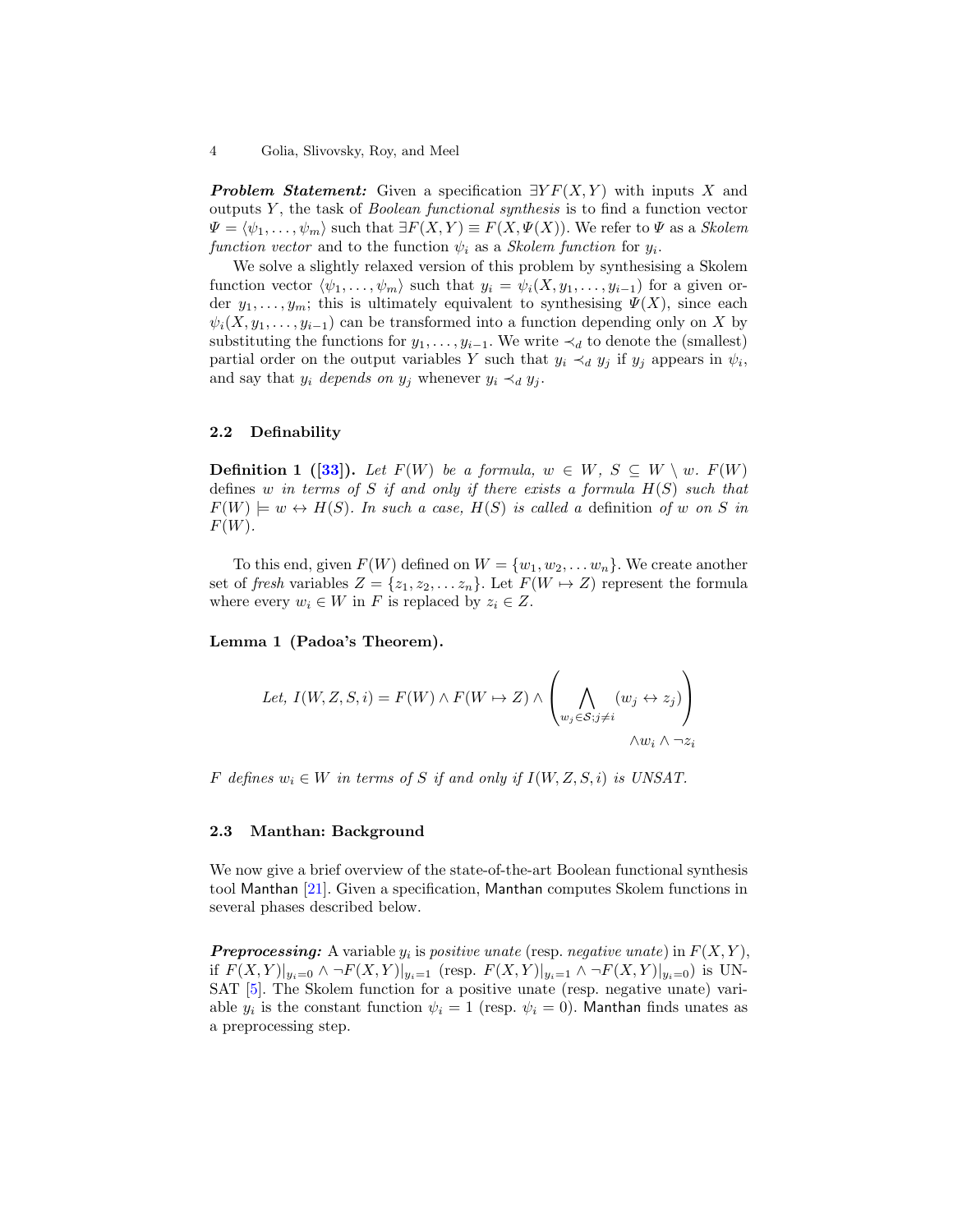Learning Candidates: Manthan adopts an *adaptive* weighted sampling strategy to sample satisfying assignments of  $F(X, Y)$ , which are used to learn decision tree classifiers. More specifically, Manthan samples uniformly over the input variables  $X$  while biasing the output variables  $Y$  towards a particular value. With the data generated, Manthan learns approximate candidate functions using a dependency driven binary classifier. To learn a candidate function  $\psi_i$  corresponding to  $y_i$ , Manthan considers the value of  $y_i$  in a satisfying assignment as a label, and values of  $X \cup \hat{Y}$  as a feature set to construct a decision tree dt, where  $\hat{Y}$  is the set of Y variables, such that for  $y_j$  of  $\hat{Y}$ ,  $y_j \nless d y_i$ . From the learned decision tree dt, Manthan obtains the candidate function as the disjunction of all the paths with leaf node label 1. For every  $y_k$  occurring as decision node in dt, Manthan updates the dependencies as  $y_i \prec_d y_k$ . Finally, Manthan extends the partial order  $\prec_d$  to get a TotalOrder of Y variables.

Verification: Manthan checks if the learned candidates are Skolem functions or not by checking satisfiability of the error formula  $E(X, Y, Y')$  defined as

<span id="page-4-1"></span>
$$
E(X, Y, Y') = F(X, Y) \land \neg F(X, Y') \land (Y' \leftrightarrow \Psi), \tag{1}
$$

where  $Y' = \{y'_1, \ldots, y'_m\}$  is a set of fresh variables. It is readily verified that  $\Psi$  is a Skolem function vector if, and only if,  $E(X, Y, Y')$  is UNSAT [\[31\]](#page-21-12). If  $E(X, Y, Y')$ is SAT and  $\sigma \models E(X, Y, Y')$ , then Manthan has a counterexample  $\sigma$  to fix.

Repairing Candidates: Manthan finds candidate functions to repair by making a MaxSAT call with hard constraints  $F(X, Y) \wedge (X \leftrightarrow \sigma[X])$  and soft constraints  $(Y' \leftrightarrow \sigma[Y'])$ . The output variables associated with the soft constraints that are not satisfied form a smallest subset of output variables whose candidate functions need to change to satisfy the specification. Now, to repair a candidate function  $\psi_i$  corresponding to output variable  $y_i$ , Manthan constructs another formula  $G_i(X, Y)$  as

<span id="page-4-2"></span>
$$
G_i(X,Y) := (y_i \leftrightarrow \sigma[y_i']) \land F(X,Y) \land (X \leftrightarrow \sigma[X]) \land (\hat{Y} \leftrightarrow \sigma[\hat{Y}]), \tag{2}
$$

where  $\hat{Y} \subset Y$  is the set  $\hat{Y} = \{TotalOrder[index(y_i) + 1], \cdots, TotalOrder[|Y|]\}.$ 

If  $G_i(X, Y)$  turns out to be UNSAT, then Manthan constructs a repair formula β as the conjunction of all unit clauses of an UnsatCore of  $G_i(X, Y)$ . Depending on the current valuation of the candidate function  $\psi$ , Manthan strengthens or weaken the candidate by the repair formula  $\beta$ . Otherwise, if  $G_i(X, Y)$  is SAT, Manthan looks for other candidate functions to repair instead.

During the repair phase, Manthan uses self-substitution [\[28\]](#page-21-10) as a fallback: whenever more than 10 iterations are needed for repairing a particular candidate, Manthan directly synthesises a Skolem function for that variable via self-substitution.

# <span id="page-4-0"></span>3 Overview

In this section, we provide an overview of our primary contributions in Manthan2, building on the Manthan [\[21\]](#page-20-8) infrastructure.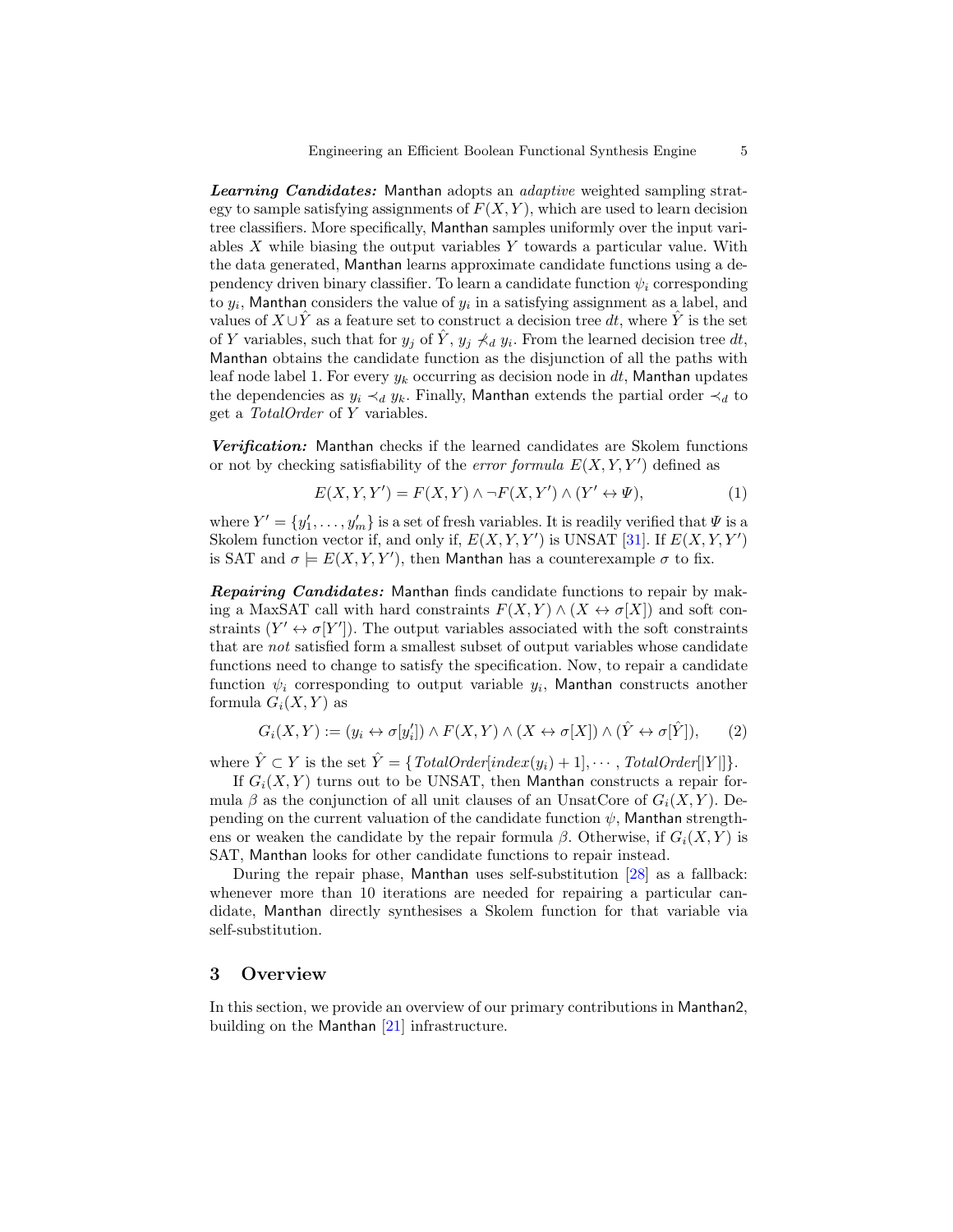6 Golia, Slivovsky, Roy, and Meel

### 3.1 Interpolation-based Unique Function Extraction

In order to reduce Manthan's reliance on data-driven learning, we seek to identify a subset  $Z \subseteq Y$  and the corresponding Skolem function vector  $\Phi$  such that  $\Phi$  can be extended to a valid Skolem function vector  $\Psi$ . In the following, we call such a Z a determined set. Observe that unate variables form a determined set Z. To grow Z further, we rely on the notion of definability, and iteratively identify the variables  $y_i \in Y$  such that  $y_i$  is definable in terms of rest of the variables such that its definition  $\psi_i$  respects the dependency constraints imposed by the definitions of variables in Z. To extract the corresponding definitions, we rely on the Padoa's theorem (Lemma [1\)](#page-3-0) to check whether  $y_i$  is definable in terms of rest of the variables and then employ interpolation-based extraction of the corresponding definition [\[48\]](#page-21-15).

The usage of unique function extraction significantly reduces the number of variables for which Manthan2 needs to learn and repair the candidates since unique functions do not need to undergo refinement. While our primary motivation for unique function extraction was to reduce the over-reliance on learning, it is worth emphasizing that interpolation-based extraction could also compute functions with large size; these functions would require a prohibitive number of samples and as such lie beyond the scope of a practical learning-based technique.

We close by highlighting the importance of allowing  $y_i$  to depend, subject to dependency constraints, on other Y variables. Consider,  $X = \{x_1\}$  and  $Y =$  $\{y_1, y_2\}$ , and let  $F(X, Y) := (y_1 \vee y_2) \wedge (\neg y_1 \vee \neg y_2)$ . Neither  $y_1$  nor  $y_2$  is defined by  $x_1$ . But  $y_2$  is definable in terms of  $\{y_1\}$  (and therefore, also  $\{x_1, y_1\}$ ) with its corresponding Skolem function  $\psi_2(x_1, y_1) := \neg y_1$ .

Impact: For over 40% of our benchmarks, Manthan2 could extract Skolem functions for at least 95% of total variables via unique function extraction.

## 3.2 Learning and Repair over Determined Features

As mentioned in the previous section, we focus on constructing a determined set Z consisting of unates and variables with unique functions. All the variables in Z can be eliminated by substituting them with their corresponding definitions (in case of unates, the definition is a constant: True or False). Variable elimination has a long history as an effective preprocessing strategy [\[4,](#page-20-7)[5,](#page-20-6)[11,](#page-20-9)[21\]](#page-20-8), and, following this tradition, Manthan performs variable elimination wherever possible. In particular, it eliminates unates as well as variables for which definitions can be obtained via syntactic gate extraction techniques.

While substituting for variables in  $Z$  does not affect the *existence* of Skolem functions for variables  $y_i \in Y \setminus Z$ , the size of these functions can increase substantially when they are not allowed to depend on variables in Z. We also observe that variables in Z can considered as determined features and the Skolem functions for some  $y_i \in Y \setminus Z$  can be efficiently represented in Z. For example, consider the following scenario: let  $X = \{x_1, x_2\}$ ,  $Y = \{y_1, y_2\}$  and  $F(X, Y) = (y_1 \vee y_2) \wedge (\neg y_1 \vee \neg y_2) \wedge (y_1 \leftrightarrow (x_1 \oplus x_2))$ . Observe that the Skolem function for  $y_2$  in terms of X in the transformed formula  $F(x_1, x_2, y_2)$  will have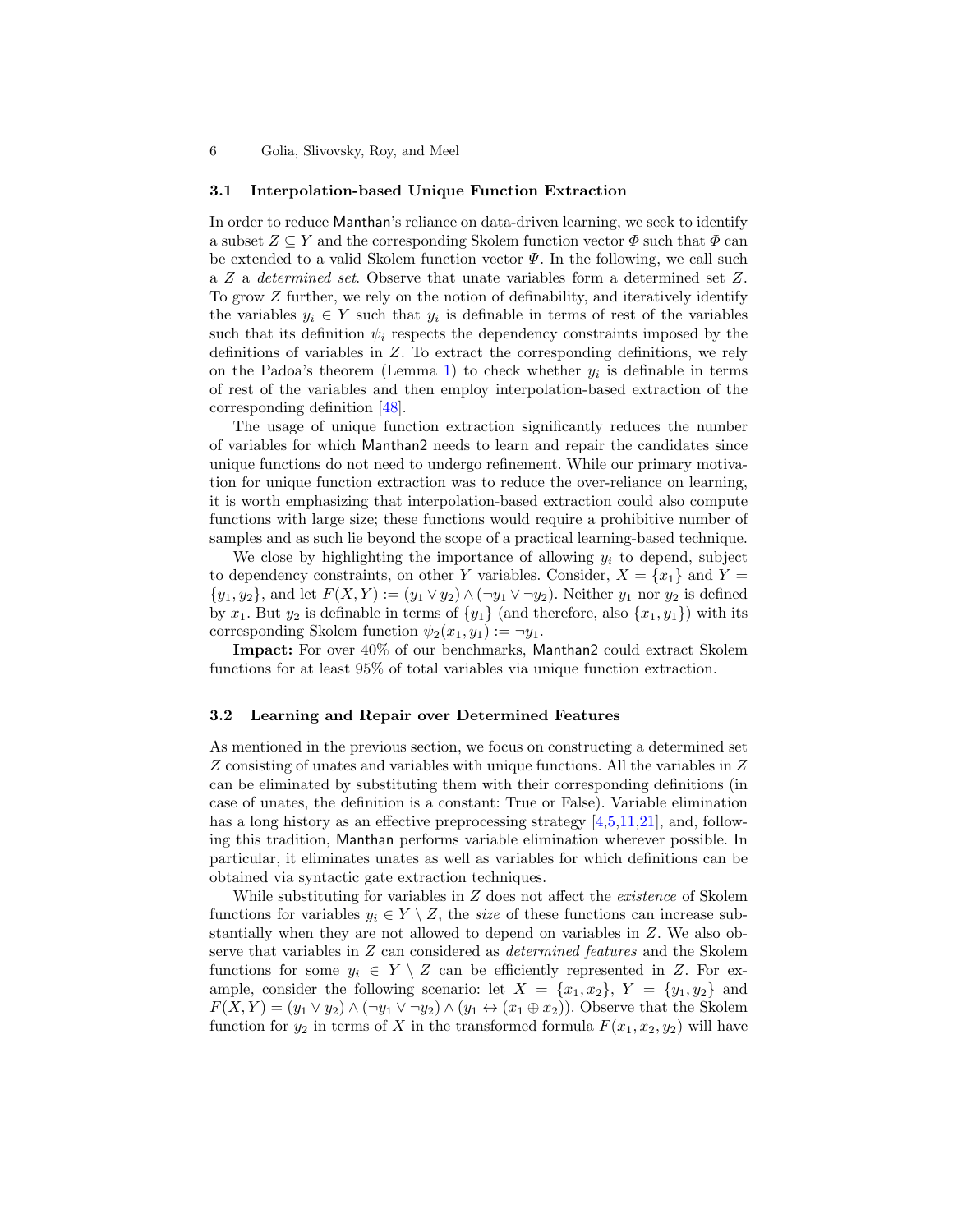to be learned as  $\neg(x_1 \oplus x_2)$ . However, when allowing learning over  $y_1$ , then the desired Skolem function for  $y_2$  can simply be learned as  $\neg y_1$ .<sup>[4](#page-6-0)</sup>

Further, every iteration of our repair phase adds clauses over the literals in the formula, and therefore allowing a repair clause to contain a variable  $y_i \in Z$ with definition  $\psi_i$  increases the expressiveness of the clauses during the repair phase, akin to bounded variable addition.

We conclude that, contrary to conventional wisdom, variables in the determined set Z should not be eliminated and instead should be retained as features for the learning and repair phases of Manthan2.

Impact: The retention of variables in the determined set allows Manthan2 to solve 25 more benchmarks.

### 3.3 Clustering-based Multi-Classification

For some of the benchmarks, Manthan spends  $\sim$  74% of its time in learning the candidate functions. To reduce this learning time, Manthan2 uses the following strategy:

- 1. Partition the set of Y variables into disjoint subsets,
- <span id="page-6-1"></span>2. Use a multi-classifier (instead of a binary-classifier) to learn candidate Skolem functions for each partition.



Fig. 1: Multi-Classification: learned decision tree with labels  $\{y_1, y_2\}$  and features  $\{x_1, x_2\}$ 

For example, let  $X = \{x_1, x_2\}$  $X = \{x_1, x_2\}$  $X = \{x_1, x_2\}$  and  $Y = \{y_1, y_2\}$  in  $\exists Y F(X, Y)$ . Figure 1 shows the learned decision tree with labels  $\{y_1, y_2\}$ , and features  $\{x_1, x_2\}$ . The expected number of classes to learn two Y variables is  $2^2 = 4$ , but as shown in Figure [1,](#page-6-1) the decision tree classifies the labels into 3 classes  $(01, 10, 11)$ . The candidate function  $\psi_1$  corresponding to  $y_1$  is the disjunction of paths from root to leaf node with label of  $y_1$  being 1, i.e, the classes 10 and 11. Hence, the candidate function  $\psi_1 := (\neg x_1 \land x_2) \lor (x_1)$ . Similarly, the candidate function  $\psi_2$ for  $y_2$  is  $\psi_2 := (\neg x_1 \land \neg x_2) \lor (x_1)$ .

The candidate Skolem function for a variable  $y_i$  of a chosen subset is obtained as the disjunction of all the paths from the root to leaf node with a label of  $y_i$ 

<span id="page-6-0"></span><sup>&</sup>lt;sup>4</sup> There is an analogy with the role of *latent features* in machine learning, which allow for the compact representation of a model but must first be computed from observable features: elimination of variables with unique Skolem functions turns observable features into latent features that must be recovered by the learning algorithm.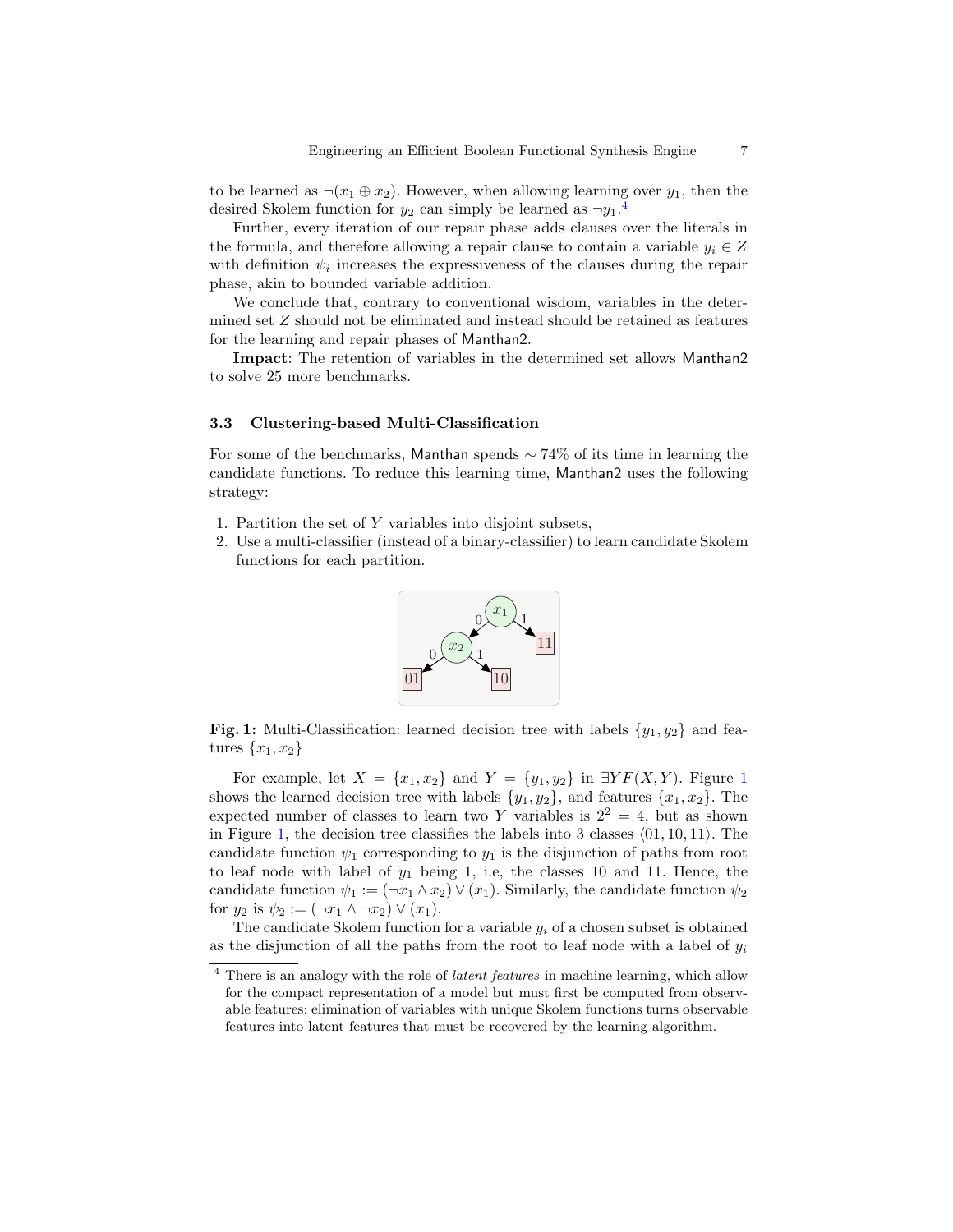being 1. We further update the partial dependency as  $y_i \prec_d y_j$ , for all  $y_j$  variables occurring in  $\psi_i$ . Now, let us consider the case with two different subsets  $\{y_1, y_2\}$ and  $\{y_3, y_4\}$ , and also assume that  $y_1 \prec_d y_3$ , then the feature set to learn  $\{y_3, y_4\}$ would be  $\{X, y_2\}$ . The feature set to learn a chosen subset would include a variable  $y_i$ , only if  $y_i \nless d y_i$  for every variable  $y_i$  of the subset.

An important question that remains to be answered is how should the variable partitioning be driven? The intuition behind our approach lies in the fact that low cohesion among variables in a partition would impose fewer constraints, leading to larger trees and multiplying the number of classes. Therefore, in some sense, we would like to learn related variables together. Manthan2 uses the distance in the *primal graph*  $[46]$  to cluster Y variables into disjoint subsets, such that variables in a subset are closely related.

Impact: We observe a decrease of 252 seconds in the PAR-2 score by using a multi-classifier to learn a subset of variables together over learning one candidate at a time.

## 3.4 Lexicographic MaxSAT-based Dependency-Aware Repair

Let us start by demonstrating a troublesome scenario for Manthan on the same running example as above:  $X = \{x_1, x_2\}$  and  $Y = \{y_1, y_2\}$  and let  $F(X, Y) =$  $(y_1 \vee y_2) \wedge (\neg y_1 \vee \neg y_2)$  in  $\exists Y F(X, Y)$ , with the candidates  $\psi_1 = 1$  and  $\psi_2 = 1$ , and  $TotalOrder = \{y_1, y_2\}$ . As the candidates are not yet Skolem functions, Manthan starts off by identifying a candidate for repair by invoking MaxSAT with hard constraints  $F(X, Y) \wedge (X \leftrightarrow \sigma[X])$  and soft constraints  $(y_1 \leftrightarrow 1) \wedge (y_2 \leftrightarrow 1)$ , where  $\sigma$  is a satisfying assignment of the error formula [\(1\)](#page-4-1). As either  $y_1$  or  $y_2$  can be flipped to fix the counterexample  $\sigma$ , let us assume MaxSAT does not satisfy the soft constraint  $(y_2 \leftrightarrow 1)$ , thereby selecting  $\psi_2$  for repair.

In order to repair  $\psi_2$ , Manthan constructs the formula  $G_2$  [\(2\)](#page-4-2) as  $G_2$  =  $F(X, Y) \wedge (X \leftrightarrow \sigma[X]) \wedge (y_2 \leftrightarrow 1)$ . As  $G_2$  is not allowed to constrain over  $y_1$ , it turns out as SAT, hence adding  $\psi_1$  as a candidate to repair. Therefore, to fix the counterexample  $\sigma$ , Manthan fails to repair the candidate, and requires an additional repair iteration. This scenario could have been averted and the counterexample  $\sigma$  can be fixed in the same repair iteration if  $\psi_1$  was selected before  $\psi_2$ 

Manthan2 uses LexMaxSAT  $[26]$  to satisfy the soft constraints in accordance to the TotalOrder. For the aforementioned problem, if the soft constraint  $y_1 \leftrightarrow 1$ takes preference over  $y_2 \leftrightarrow 1$ , Manthan2 would pick candidate corresponding to  $y_1$  as a repair candidate. Therefore, the use of LexMaxSAT in finding repair candidates reduces the required number of iterations to fix a counterexample.

However, LexMaxSAT can be expensive [\[7,](#page-20-10)[37\]](#page-21-18). To avoid frequent LexMaxSAT calls, Manthan2 first computes a list of candidates to repair using unweighted MaxSAT. This list can grow whenever a formula  $G_i$  turns out to be SAT. Once its size exceeds a certain threshold, Manthan2 recomputes another set of repair candidates using LexMaxSAT. In particular, LexMaxSAT is used only if Manthan2 has to fix many candidates in a single repair iteration due to an ordering constraint.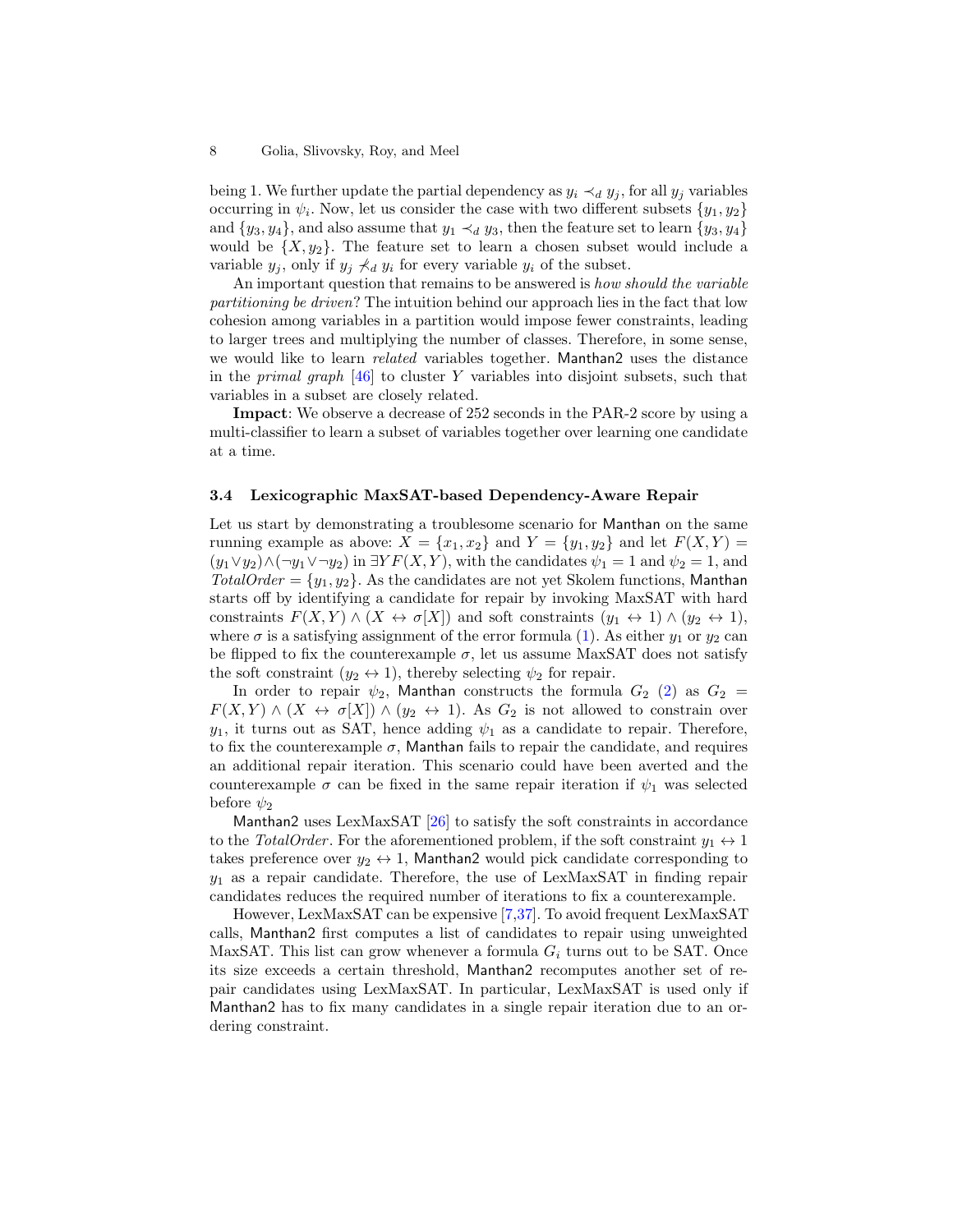Impact: We observe a decrease of more than 100 seconds in the PAR-2 score by using LexMaxSAT.

# <span id="page-8-0"></span>4 Algorithm

In this section, we present a detailed algorithmic description of Manthan2. It takes a formula  $F(X, Y)$ , and returns a Skolem function vector. Manthan2 considers fixed values for  $k$  and  $s$ , where  $k$  is the maximum edge distance that is used to cluster Y variables together, and s is the maximum number of Y variables that can be learned together.

Manthan2 is presented in Algorithm [1,](#page-8-1) it starts off by extracting Skolem functions for unates and uniquely defined variables of the formula  $F(X, Y)$  at line [3.](#page-8-1) The set U represents all the Y variables that are either unate or have unique Skolem functions. At line [4,](#page-8-1) Manthan2 generates the required number of samples. Next, at line  $5$ , Manthan2 calls subroutine ClusterY to cluster the Y variables that are not in  $U$ . ClusterY returns a list, subsetY, that represents different subsets of Y variables for which the candidates would be learned together. To learn the candidate functions for each subsets, Manthan2 calls subroutine CandidateSkF at line [7.](#page-8-1) CandidateSkF also updates the dependencies among Y variables as per the learned candidate functions. Manthan2 now finds a total order TotalOrder of Y variables in accordance with dependencies among the Y variables at line [8.](#page-8-1) Manthan2 then checks the satisfiability of the error formula  $E(X, Y, Y')$ , and if  $E(X, Y, Y')$  is SAT, it calls subroutine FindRepairCandidates to find the list of candidates to repair at line [13.](#page-8-1) Then at line [15,](#page-8-1) it calls subroutine RepairSkF to repair the candidates. This process is continued until the error formula  $E(X, Y, Y')$  is UNSAT, and then, Manthan2 returns a Skolem function

## <span id="page-8-1"></span>Algorithm 1 Manthan2( $F(X,Y)$ )

1:  $\Psi \leftarrow {\psi_1 = \emptyset, \ldots, \psi_{|Y|} = \emptyset}$ 2: dependson  $\leftarrow \{\}$ 3: U,  $\Psi$ , dependson  $\leftarrow$  UniDef( $F(X,Y)$ , $\Psi$ , dependson) 4:  $\Sigma \leftarrow$  GetSamples(F(X,Y)) 5: subset $Y \leftarrow$  Cluster $Y(F(X,Y),k,s,U)$ 6: for each chunk ∈ subsetY do 7:  $\Psi$ , dependson  $\leftarrow$  CandidateSkF( $\Sigma$ ,F(X,Y),  $\Psi$ , chunk, dependson) 8:  $TotalOrder \leftarrow FindOrder(dependson)$ 9: repeat 10:  $E(X, Y, Y') \leftarrow F(X, Y) \land \neg F(X, Y') \land (Y' \leftrightarrow \Psi)$ 11:  $ret, \sigma \leftarrow \text{CheckSat}(E(X, Y, Y'))$ 12: if  $ret = SAT$  then 13: ind ← FindRepairCandidates( $F(X,Y)$ , $\sigma$ ,  $TotalOrder$ ) 14: for  $y_k \in \text{ind }$  do 15:  $\Psi \leftarrow \text{RepairSkF}(F(X,Y), \sigma, \Psi, \text{TotalOrder})$ 16: until ret  $=$  UNSAT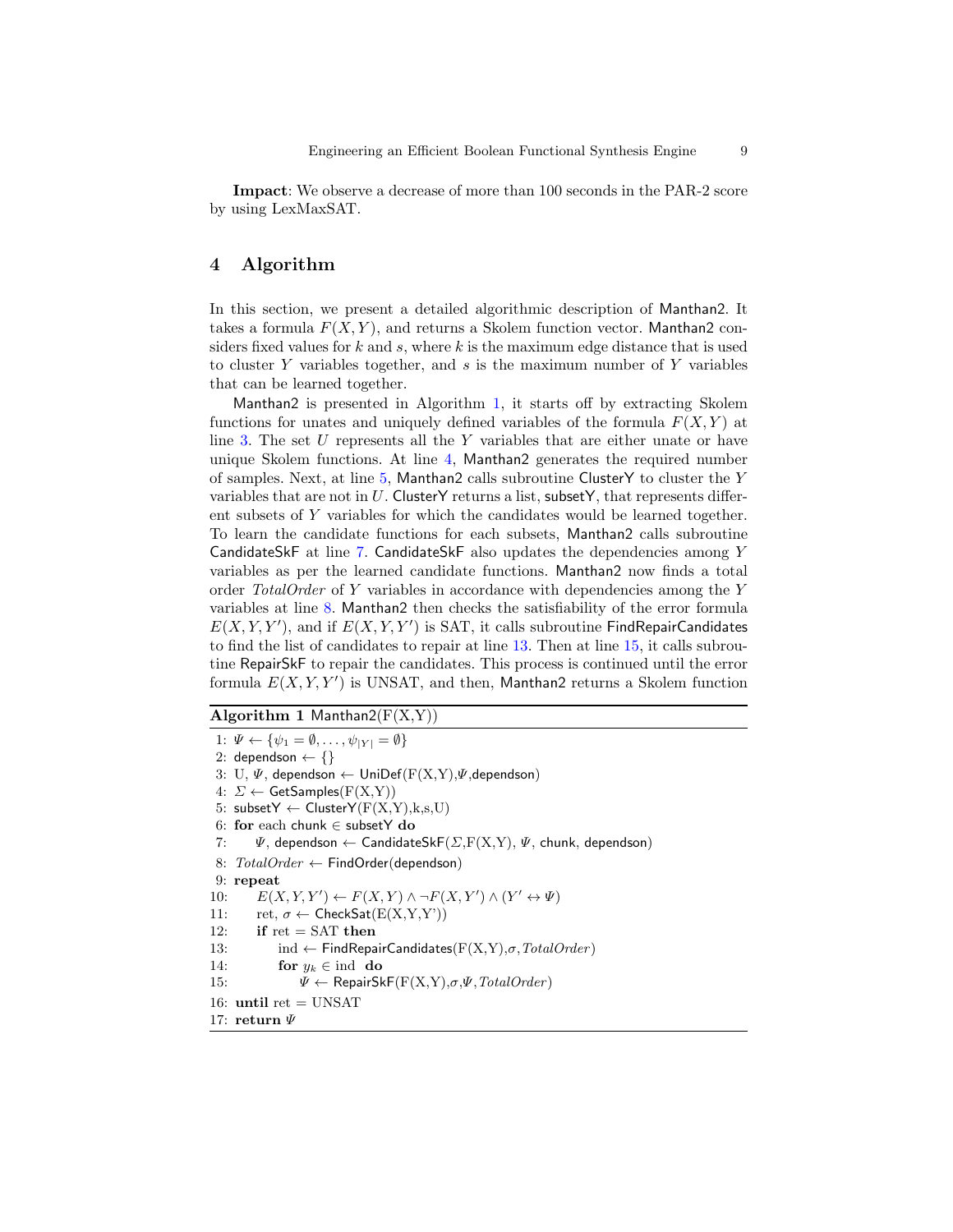<span id="page-9-1"></span>Algorithm 2 UniDef( $F(X,Y)$ , $\psi$ , dependson)

1:  $\Psi$ , unates  $\leftarrow$  FindUnates(F(X,Y)) 2: univar  $\leftarrow \emptyset$ 3: for  $y_i \in Y \setminus \text{unates do}$ 4: definingvar  $\leftarrow X \cup \{y_1, \ldots, y_{i-1}\}\$ 5: ret, def  $\leftarrow$  FindUniqueDef(F(X,Y), $y_i$ , definingvar) 6: if  $ret = true$  then 7: univar ← univar  $\cup y_i$ 8:  $\psi_i \leftarrow \text{def}$ 9: for  $y_j \in \psi_i$  do 10: dependson $[y_i] \leftarrow$  dependson $[y_i] \cup y_j$ 11: return unates ∪ univar,  $\Psi$ , dependson

vector. Note that if  $U = Y$ , that is, if all Y variables are either unate or uniquely defined, then Manthan2 terminates after UniDef.

Manthan2 uses subroutines GetSamples, FindOrder and RepairSkF as described in  $[21]$ .<sup>[5](#page-9-0)</sup> And like Manthan, Manthan2 uses self-substitution  $[28]$  as a fallback (see Section [2\)](#page-2-0). We will now discuss the newly introduced subroutines.

UniDef Algorithm [2](#page-9-1) presents the subroutine UniDef. It assumes access to the following two subroutines:

- 1. FindUnates, which takes a formula  $F(X, Y)$  as input and returns a list of unates and their corresponding Skolem functions.
- 2. FindUniqueDef, which takes a formula  $F(X,Y)$ , a variable  $y_i$ , and a defining set  $X, y_1, \ldots, y_{i-1}$  as input, and determines whether the given variable  $y_i$  is defined with respect to the defining set or not. If the variable  $y_i$  is defined, FindUniqueDef returns true, along with the extracted definition  $\psi_i.$ Otherwise, it returns false (and an empty definition).

UniDef first calls FindUnates to find the unates and their corresponding Skolem functions at line [1.](#page-9-1) Then, it calls subroutine FindUniqueDef with defining set  $\{X, y_1, \ldots, y_{i-1}\}$  for each existentially quantified variable  $y_i$  which is not unate at line [5.](#page-9-1) If FindUniqueDef returns true, UniDef adds  $y_i$  to the set univar at line [7.](#page-9-1) UniDef adds variables occurring in  $\psi_i$  to the list dependson $[y_i]$  at line [10.](#page-9-1)

ClusterY Algorithm [3](#page-10-0) presents the subroutine ClusterY, it takes formula the  $F(X, Y)$ , k : an edge distance parameter, s : maximum allowed size of a cluster of Y variables, and  $U$ : list of unate and uniquely defined Y variables, and it returns a list of all subsets of Y that would be learned together. ClusterY assumes access to a subroutine  $k$ HopNeighbor, which takes a graph, a variable  $y$ , and an integer  $k$  as input, and returns all variables within distance  $k$  of  $y$  in the graph.

ClusterY first creates a graph graph with  $Y \setminus U$  as vertex set and edges between variables  $y_i$  and  $y_j$  that share a clause in  $F(X, Y)$ . ClusterY then calls

<span id="page-9-0"></span><sup>&</sup>lt;sup>5</sup> Note that the subroutines FindRepairCandidates, and RepairSkF are referred to as MaxSATList and RefineSkF in [\[21\]](#page-20-8).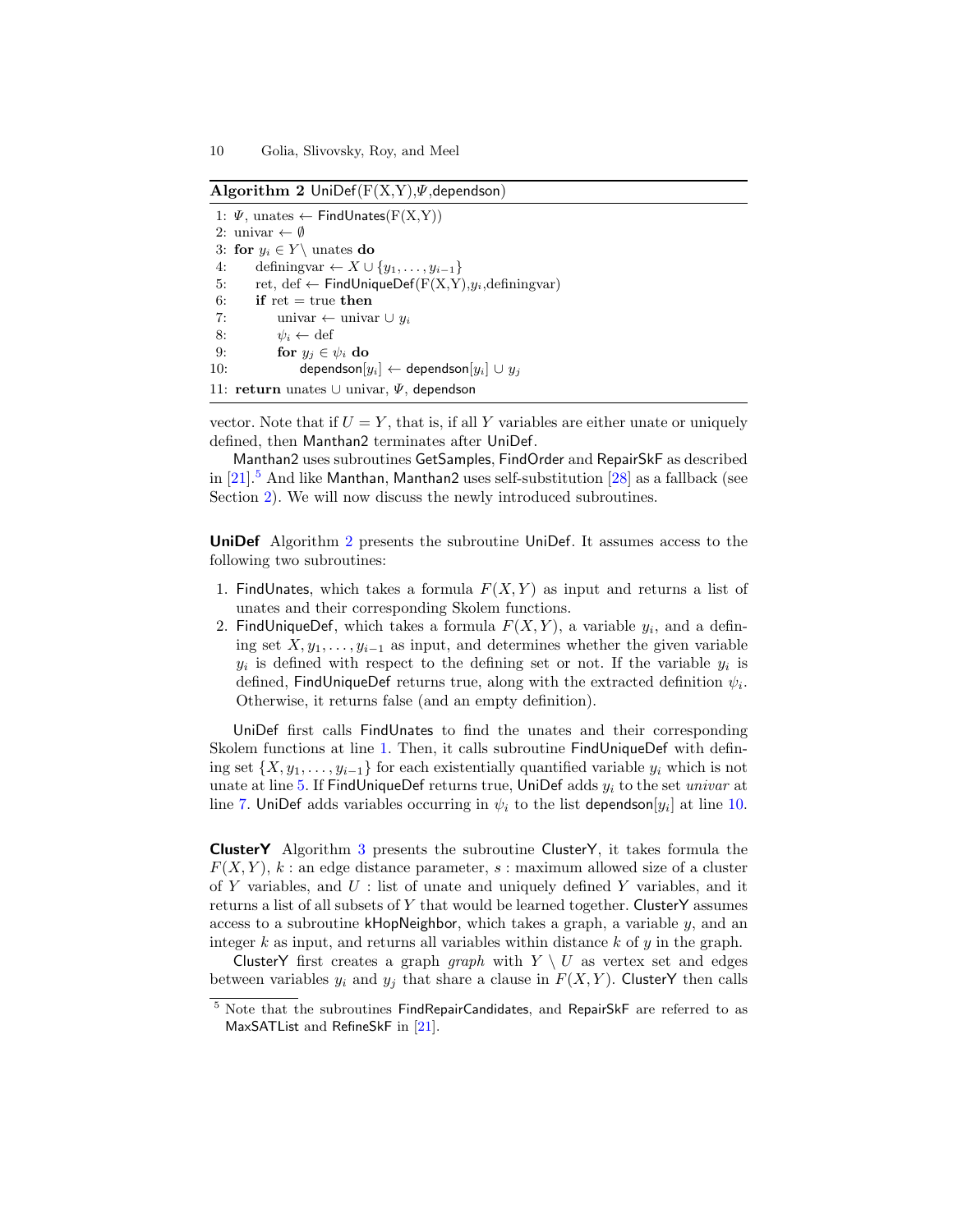<span id="page-10-0"></span>Algorithm 3 Cluster $Y(F(X,Y),k,s,U)$ 

```
1: graph = \emptyset2: for each clause of F(X, Y) do
3: if \langle y_i, y_j \rangle pair in clause then
4: if y_i \notin U and y_j \notin U then
5: \mathsf{AddEdge}(\text{graph}, y_i, y_j)6: subsetY = \emptyset7: for y_i \in Y do
8: while k \geq 0 do
9: chunk ← kHopNeighbor(graph,y_i,k)
10: if size(chunk) \leq s then
11: break
12: k \leftarrow k - 113: subsetY ← subsetY.add(chunk)
14: for y_j \in chunk do
15: RemoveNode(graph,y_i)
16: return subsetY
```
subroutine  $k$ HopNeighbor for each variable  $y_i$ . The set of variables returned by kHopNeighbor is stored as chunk. If the size of chunk is greater than  $s$ , ClusterY reduces the value of  $k$  by one at line [12,](#page-10-0) and calls kHopNeighbor again with the updated value of k. Otherwise, ClusterY adds chunk to subsetY at line [13.](#page-10-0) Finally at line [15,](#page-10-0) ClusterY removes the nodes corresponding to each variable of chunk from graph.

CandidateSkF Algorithm [4](#page-11-0) presents the subroutine CandidateSkF, it takes a set  $\Sigma$  of samples,  $F(X, Y)$ ,  $\Psi$ : a candidate function vector, chunk: the set of variables to learn candidates, and dependson: a partial dependency vector as input, and finds the candidates corresponding to each of the variables  $y_i$  in chunk. CandidateSkF assumes access to subroutines CreateDecisionTree and Path as described by Golia et al. [\[21\]](#page-20-8). The following are the additional subroutines used by CandidateSkF.

- 1. LeafNodes, which takes a decision tree  $dt$  as an input and returns a list of leaf nodes of dt.
- 2. Label $(y_i, l)$ , which takes a variable  $y_i$  and a leaf node l as input, and returns 1 if the class label corresponding to the node l has value 1 at the  $i^{th}$  index.

CandidateSkF starts off by initializing the set featset of features with the set X of input variables. It then attempts to find a list D of variables  $y_i$  such that  $y_i \prec_d y_i$  where  $y_i$  belongs to chunk. Next, CandidateSkF adds  $Y \setminus D$  to *featset*, and creates a decision tree dt using samples from  $\Sigma$  over *featset* to learn the chunk variables. For a leaf node l of dt, if  $\mathsf{Label}(y_i, l)$  returns 1, then  $\psi_i$ is updated with the disjunction of the formula returned by subroutine Path. Finally, CandidateSkF iterates over all  $y_j$  occurring in  $\psi_i$  to add them to the list dependson $[y_i].$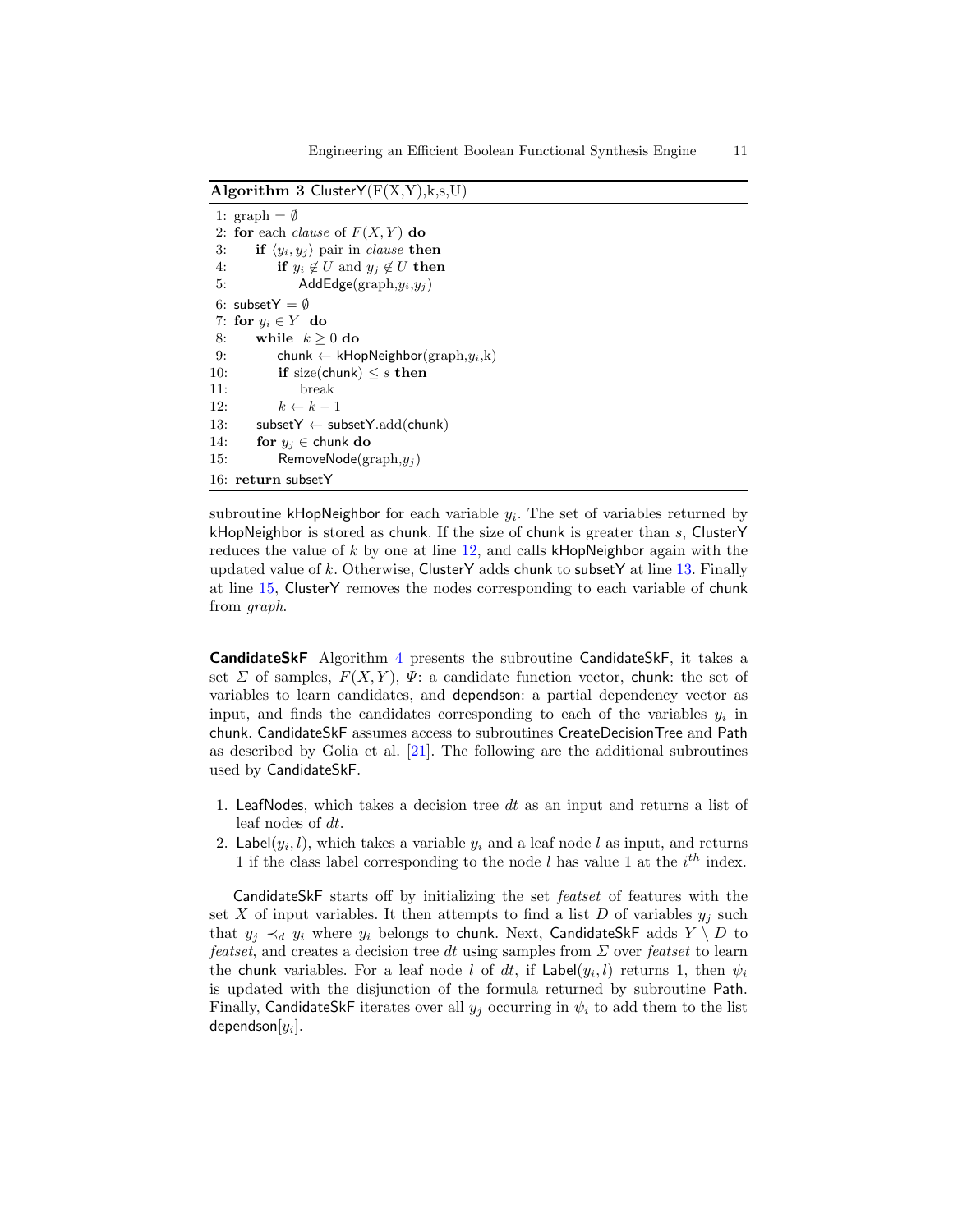<span id="page-11-0"></span>Algorithm 4 CandidateSkF( $\Sigma$ ,F(X,Y), $\Psi$ ,chunk,dependson)

```
1: featset \leftarrow X
 2: D \leftarrow \emptyset3: for each y_j \in Y do
 4: for each y_i \in chunk do
 5: if y_i \in dependson[y_j] then
 6: D \leftarrow D \cup y_j7: for each y_j \in Y\chunk do
 8: if y_j \notin D then
9: featset ← featset ∪ y_j10: feat, lbl \leftarrow \varSigma_{\downarrow{featset}}, \varSigma_{\downarrow{chunk}}11: dt ← CreateDecisionTree(feat,lbl)
12: for each y_i \in chunk do
13: for each l \in LeafNodes(dt) do
14: if Label(y_i, l) = 1 then
15: \pi \leftarrow \text{Path}(\text{dt}, \text{root}, l)16: \psi_i \leftarrow \psi_i \vee \pi17: for each y_i \in \psi_i do
18: dependson[y_i] \leftarrow dependson[y_i] \cup y_j19: return \Psi, dependson
```
FindRepairCandidates Algorithm [5](#page-11-1) presents the FindRepairCandidates. It starts with a LexMaxSAT call using hard constraints  $F(X, Y) \wedge (X \leftrightarrow \sigma[X])$ , soft constraints  $(y_i \leftrightarrow \sigma[y'_i])$  for each  $y_i$  of Y. The preference order on soft constraints is given by TotalOrder. FindRepairCandidates calls the MaxSATList subroutine, which returns a list of Y variables *ind* such that the soft constraints corresponding to variables in ind were not satisfied by the optimal solution returned by the LexMaxSAT solver.

<span id="page-11-1"></span>Algorithm 5 FindRepairCandidates( $F(X,Y)$ , $\sigma$ , TotalOrder)

1:  $H \leftarrow F(X, Y) \land (X \leftrightarrow \sigma[X])$ 2:  $(S, W) \leftarrow \emptyset$ 3: for  $y_i \in Y$  do 4:  $(S, O) \leftarrow (S, O) \cup ((y_i \leftrightarrow \sigma[y'_i]), index(TotalOrder(y_i)))$ 5: ind  $\leftarrow$  MaxSATList $(H,(S,W))$ 6: return ind

#### 4.1 Example

We now illustrate our algorithm through an example.

Example 1. Let  $X = \{x_1, x_2\}$ ,  $Y = \{y_1, y_2, y_3, y_4\}$  in  $\exists Y F(X, Y)$  where  $F(X, Y)$ is  $(x_1 \vee x_2 \vee y_1) \wedge (x_2 \vee \neg y_1 \vee y_2) \wedge (y_3 \vee y_4) \wedge (\neg y_3 \vee \neg y_4).$ 

1. FindUniqueDef finds that  $y_4$  is defined by  $\{x_1, x_2, y_1, y_2, y_3\}$  and returns the Skolem function  $\psi_4 = -y_3$ . We get  $Z = \{y_4\}$  as a determined set.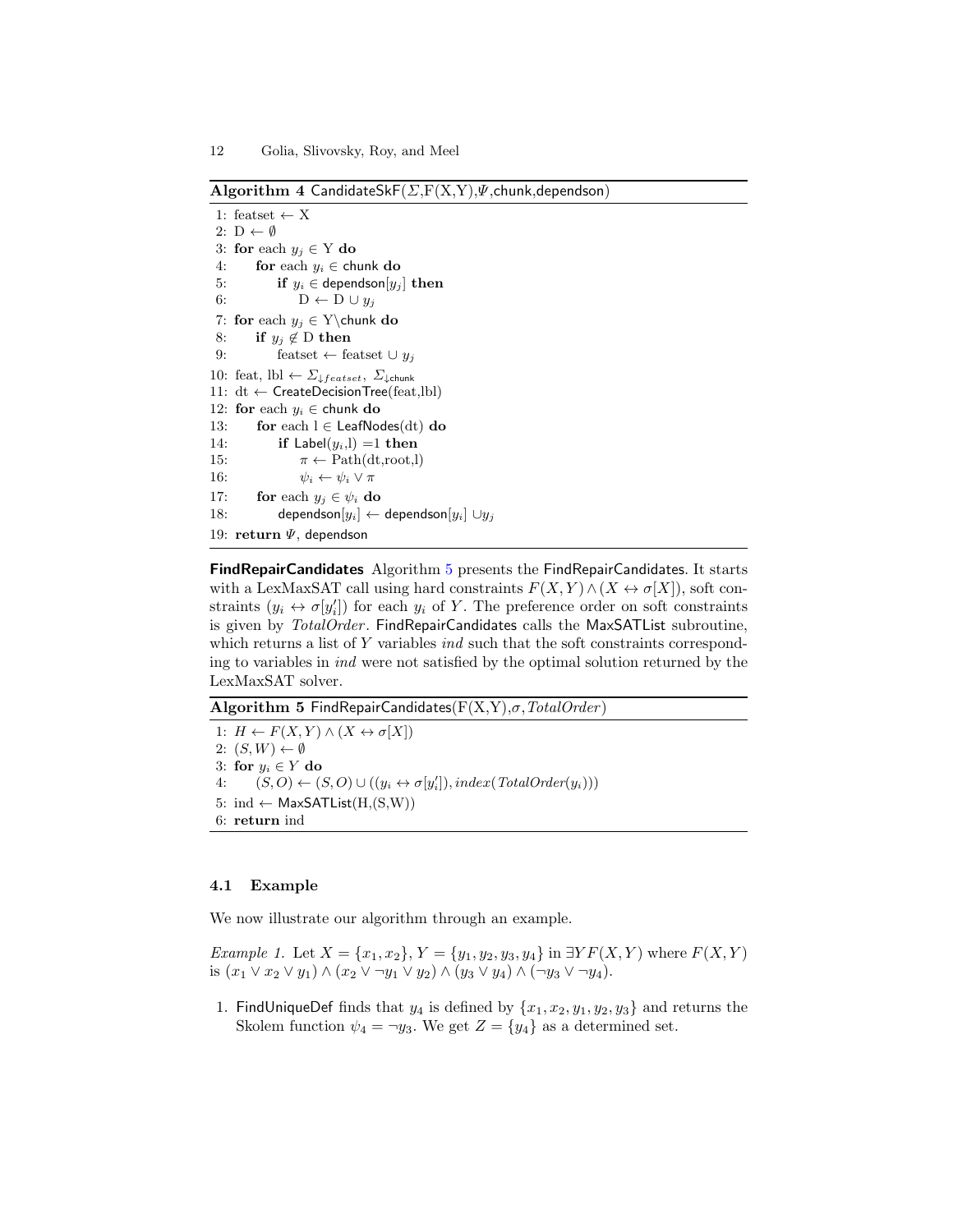- 2. Manthan2 generates training data through sampling (Figure [2\)](#page-12-1). Manthan2 attempts to cluster  $Y \setminus Z = \{y_1, y_2, y_3\}$  into different chunks of variables to learn together. As  $y_1$  and  $y_2$  share a clause, ClusterY returns the clusters  $\{\{y_1, y_2\}, \{y_3\}\}\.$  Manthan2 now attempts to learn candidate Skolem functions  $\psi_1$ ,  $\psi_2$  together by creating a decision tree (Figure [3\)](#page-12-2). The decision tree construction uses the samples of  $\{x_1, x_2, y_3\}$  as features and samples of  $\{y_1, y_2\}$  as labels. The candidate function  $\psi_1$  is constructed by taking a disjunction over all paths that end in leaf nodes with label 1 at index 1 in the learned decision tree: as shown in Figure [3,](#page-12-2)  $\psi_1$  is synthesised as  $(x_1 \vee (\neg x_1 \wedge \neg x_2))$ . Similarly, considering paths to leaf nodes with label 1 at index 2, we get  $\psi_2 = (\neg x_1 \land \neg x_2) \lor (\neg x_1 \land x_2)$ , which simplifies to  $\neg x_1$ . Now, samples of  $\{x_1, x_2, y_1, y_2\}$  are used to predict  $y_3$ . Considering the path to the leaf node of the learned decision tree with label 1, we get  $\psi_3 = x_2$ . At the end of CandidateSkF, we have  $\psi_1 := (x_1 \vee (\neg x_1 \wedge \neg x_2)), \psi_2 :=$  $\neg x_1, \psi_3 := x_2$ , and  $\psi_4 := \neg y_3$ . Let us assume the total order returned by FindOrder is  $TotalOrder = \{y_4, y_3, y_2, y_1\}.$
- 3. We construct the error formula,  $E(X, Y, Y') = F(X, Y) \wedge \neg F(X, Y') \wedge (Y' \leftrightarrow Y')$  $\Psi$ ), which turns out to be SAT with counterexample  $\sigma = \langle x_1 \leftrightarrow 1, x_2 \leftrightarrow 0,$  $y_1 \leftrightarrow 0, y_2 \leftrightarrow 1, y_3 \leftrightarrow 0, y_4 \leftrightarrow 1, y'_1 \leftrightarrow 1, y'_2 \leftrightarrow 0, y'_3 \leftrightarrow 0, y'_4 \leftrightarrow 1$ .

FindRepairCandidates calls LexMaxSAT with  $F(X, Y) \wedge (x_1 \leftrightarrow \sigma[x_1]) \wedge (x_2 \leftrightarrow$  $\sigma[x_2]$ ) as hard constraints and  $((y_1 \leftrightarrow \sigma[y'_1]), 4) \land ((y_2 \leftrightarrow \sigma[y'_2]), 3) \land ((y_3 \leftrightarrow \sigma[y'_3]))$  $\sigma[y'_3], 2) \wedge ((y_4 \leftrightarrow \sigma[y'_4]), 1)$  as soft constraints, with the preference order of soft constraints indicated by their weights. FindRepairCandidates returns  $ind = \{y_2\}$ . Repair synthesis commences for  $\psi_2$  with a satisfiability check of  $G_2 = F(X,Y) \wedge (x_1 \leftrightarrow \sigma[x_1]) \wedge (x_2 \leftrightarrow \sigma[x_2]) \wedge (y_1 \leftrightarrow \sigma[y'_1]) \wedge (y_2 \leftrightarrow \sigma[y'_2])$  $\sigma[y'_2]$ ). The formula is unsatisfiable, and Manthan2 calls FindCore, which returns variable  $y_1$ , since the constraints  $(y_1 \leftrightarrow \sigma[y'_1])$  and  $(y_2 \leftrightarrow \sigma[y'_2])$ are not jointly satisfiable in  $G_2$ . As the output  $\psi_2$  for the assignment  $\sigma$ must change from 0 to 1,  $\psi_2$  is repaired by disjoining with  $y_1$ , and we get  $\psi_2 := \neg x_1 \vee y_1$  as the new candidate. For the updated candidate vector  $\Psi$  the error formula is UNSAT, and thus  $\Psi$  is returned as a Skolem function vector.



<span id="page-12-1"></span>**Fig. 2:** Samples of F features  $\{x_1, x_2, y_3\}$ 

<span id="page-12-2"></span>Fig. 3: Learned decision Fig. 4: Learned decision tree with labels  $\{y_1, y_2\}$  and tree with label  $\{y_3\}$  and features  $\{x_1, x_2, y_1, y_2\}$ 

# <span id="page-12-0"></span>5 Experimental Evaluation

We conducted an extensive study on 609 benchmarks that have been previously employed in studies  $[4,5,21]$  $[4,5,21]$  $[4,5,21]$ ; in particular, we use instances from the 2QBF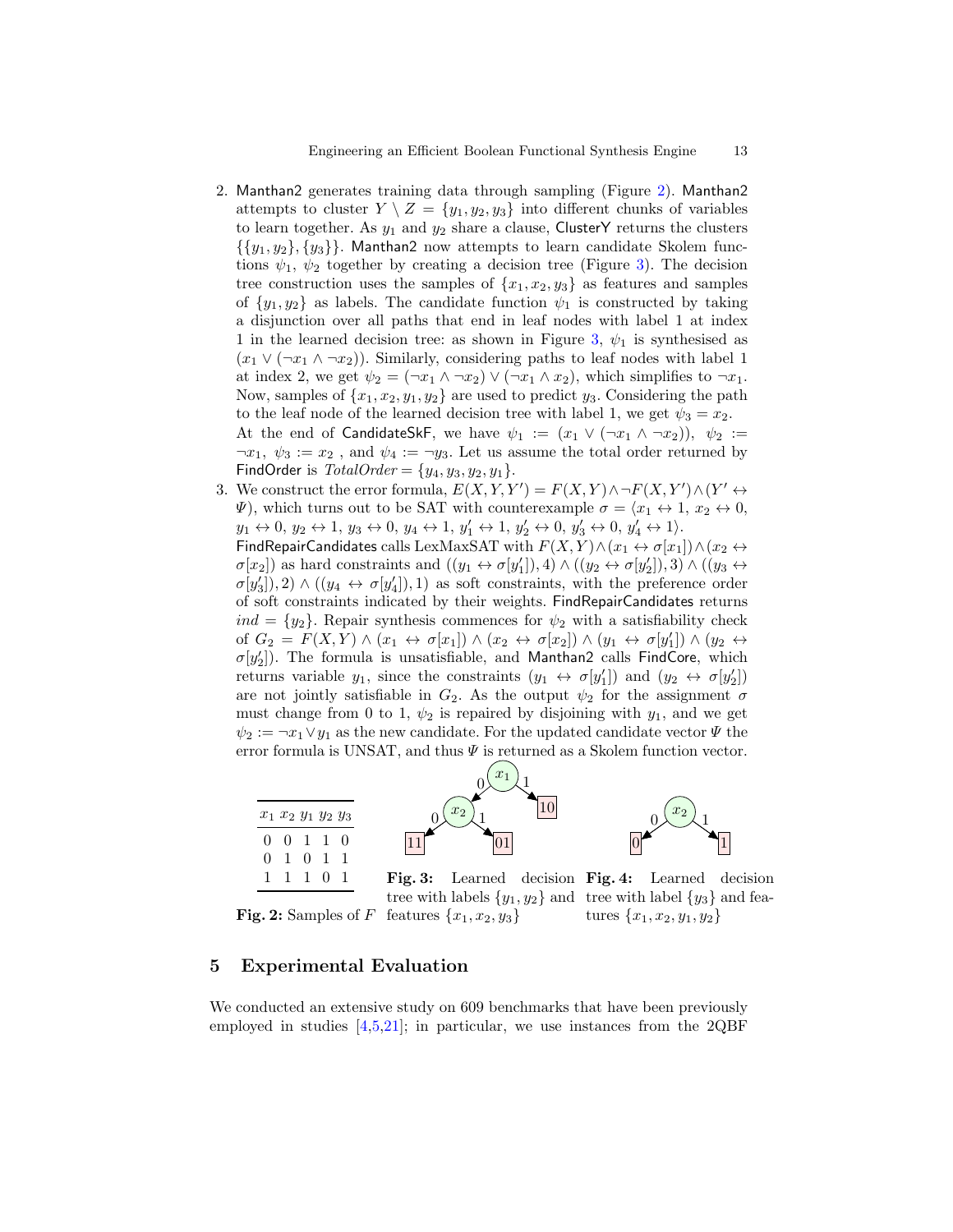tracks of QBFEval'17 [\[1\]](#page-20-11) and QBFEval'18 [\[2\]](#page-20-12), and benchmarks related to arithmetic  $[52]$ , disjunctive decomposition  $[6]$ , and factorization  $[6]$ . We used Open-WBO [\[38\]](#page-21-19) for unweighted MaxSAT queries, RC2 [\[26\]](#page-21-17) for LexMaxSAT queries, and PicoSAT [\[10\]](#page-20-13) to compute UnsatCore. Further, we used CryptoMiniSat [\[49\]](#page-21-20) to find unates and a library based on UNIQUE [\[48\]](#page-21-15) to extract unique Skolem functions. We used CMSGen [\[22\]](#page-20-14) to sample the satisfying assignments of the specification. Finally, we used Scikit-Learn [\[3\]](#page-20-15) to learn decision trees and ABC [\[35\]](#page-21-21) to manipulate Boolean functions. All our experiments were conducted on a highperformance computer cluster with each node consisting of a E5-2690 v3 CPU with 24 cores and 96GB of RAM, with a memory limit set to 4GB per core. All tools were run in single-threaded mode on a single core with a timeout of 7200 seconds. We used the  $PAR-2$  score to compare different techniques, which corresponds to the Penalized Average Runtime, where for every unsolved instance there is a penalty of  $2 \times$  timeout.

The objective of our experimental evaluation was to compare the performance of Manthan2 with the state-of-the-art tools C2Syn [\[4\]](#page-20-7), BFSS [\[5\]](#page-20-6), CADET [\[41\]](#page-21-7), and Manthan  $[21]$ , and to analysis the impact of each of the algorithmic modifications implemented in Manthan2. In particular, our empirical evaluation sought answers to the following questions:

- 1. How does the performance of Manthan2 compare with state-of-the-art Skolem functional synthesis tools?
- 2. What is the impact on the performance of Manthan2 of each of the proposed modifications?

Summary of Results Manthan2 outperforms all the state-of-the-art tools by solving 509 benchmarks, while the closest contender, Manthan [\[21\]](#page-20-8) solves 356 benchmarks—an increase of 153 benchmarks over the state-of-the-art. It is worth emphasizing that the increment of 153 is more than twice the improvement shown by Manthan over CADET [\[41\]](#page-21-7), which could solve 280 benchmarks.

Moreover, we found that extracting unique functions is useful. There are 246 benchmarks out of 609 for which the ratio of Y variables being uniquely defined to the total number of Y is greater than 95%, that is, Manthan2 could extract Skolem functions for that many variables via unique function extraction. There is an increase of 25 benchmarks in the number of solved instances by retaining variables in the determined set to learn and repair candidates. Further, learning candidate functions for a subset of variables together with the help of multiclassification reduces the PAR-2 score from 3227.11 to 2974.91. Finally, we see a reduction of 100 seconds in the PAR-2 score by LexMaxSAT.

## <span id="page-13-0"></span>5.1 Manthan2 vis-a-vis State-of-the-Art Synthesis Tools

We compared Manthan2 with state-of-the-art tools: C2Syn [\[4\]](#page-20-7), BFSS [\[5\]](#page-20-6), CADET [\[41\]](#page-21-7) and Manthan [\[21\]](#page-20-8). Figure [5](#page-14-0) shows a cactus plot to compare the run-time performance of different synthesis tools. The x-axis represents the number of benchmarks and y-axis represents the time taken, a point  $\langle x, y \rangle$  implies that a tool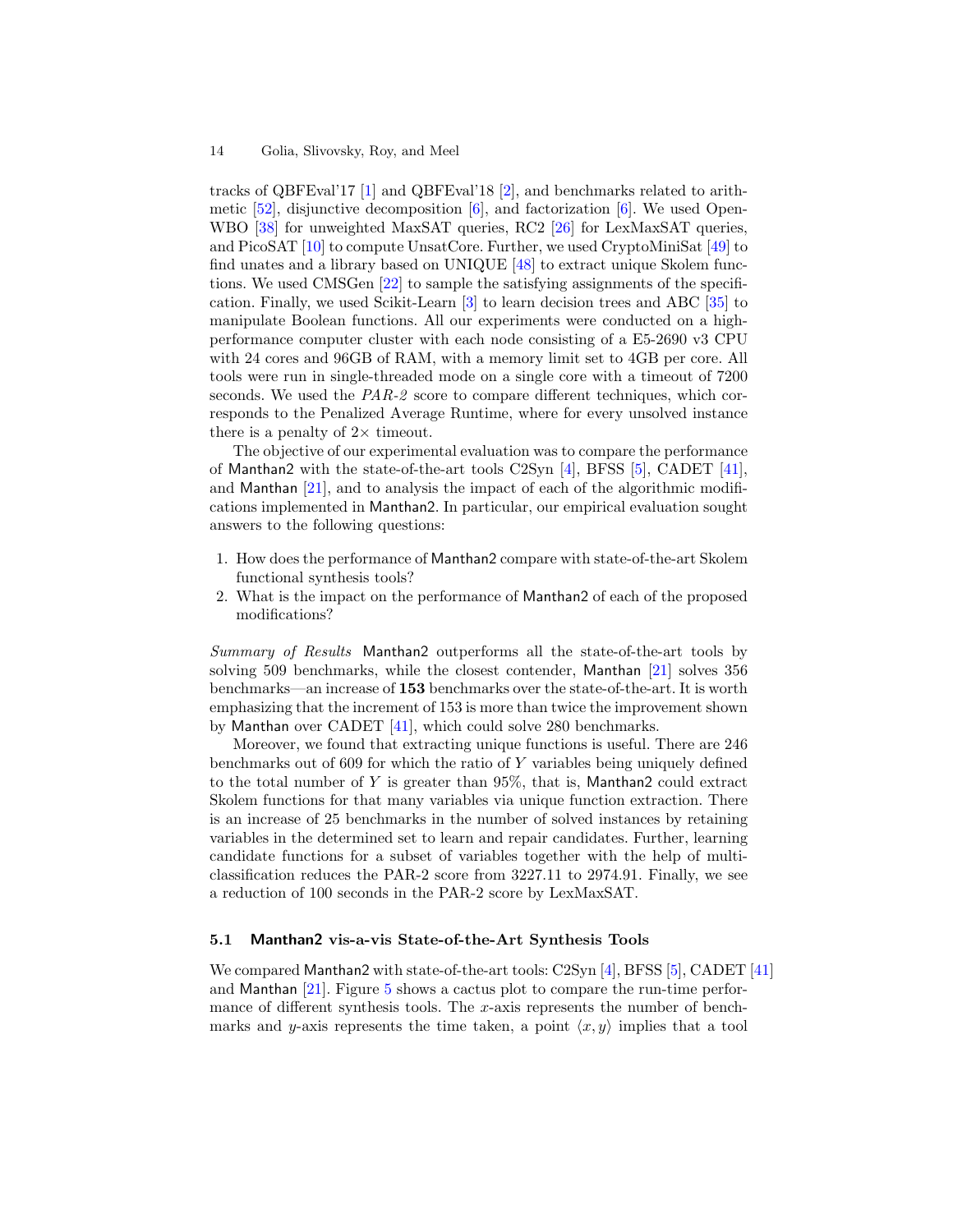Table 1: Performance Summary over 609 benchmarks

<span id="page-14-0"></span>

Fig. 5: Cactus plot: Manthan2 vis-a-vis state-of-the-art synthesis tools. Timeout 7200s. Total benchmarks: 609.

took less than or equal to  $y$  seconds to find a Skolem function vector for  $x$  many benchmarks out of total 609 benchmarks.

As shown in Figure [5,](#page-14-0) Manthan2 significantly improves on the state of the art techniques, both in terms of the number of instances solved and runtime performance. In particular, Manthan2 is able to solve 509 instances while Manthan can solve only 356 instances, thereby achieving an improvement of 153 instances in the number of instances solved. To measure the runtime performance in more detail, we computed PAR-2 scores for all the techniques. The PAR-2 scores for Manthan2 and Manthan are 2858.61 and 6374.39, which is an improvement of 3521.78 seconds. Finally, we sought to understand if Manthan2 performs better than the union of all the other tools. Here, we observe that Manthan2 solves 71 instances that the other tools could not solve, whereas there are only 40 instances not solved by Manthan2 that were solved by one of the other tools.

Manthan2 vis-a-vis Manthan: Table [3](#page-15-0) presents a pairwise comparison of Manthan2 with Manthan. The first column (PreRepair) presents the number of benchmarks that needed no repair iteration to synthesise a Skolem function vector. The second column (Repair) represents the number of benchmarks that underwent repair iterations. The third column (Self-Sub) presents the number of benchmarks for which at least one variable underwent self-substitution.

We investigate the reason for the increase in the number of benchmarks solved in PreRepair, and observed that Manthan2 could extract Skolem functions via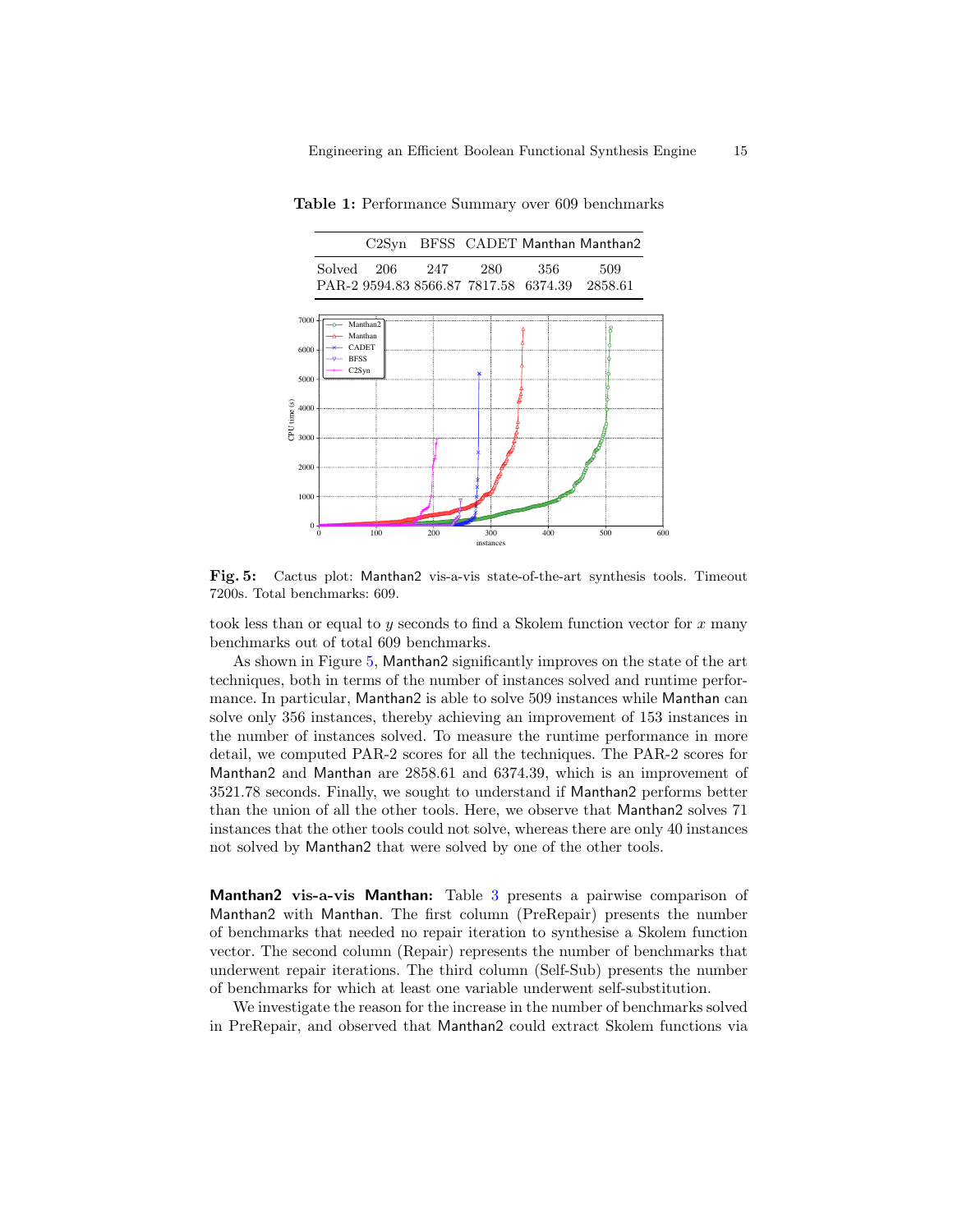Table 2: Manthan2 vs. other state-of-the-art tools. All tools represents the union of all state-of-the-art tools.

|                                                |             |             | C2Syn BFSS CADET Manthan All |          |
|------------------------------------------------|-------------|-------------|------------------------------|----------|
| Manthan2 $\frac{\text{Less}}{\text{More}}$ 320 | - 18<br>280 | -21<br>-250 | 24<br>177                    | 40<br>71 |

<span id="page-15-0"></span>Table 3: Pairwise comparison of Manthan2 with Manthan. The table represents the number of benchmarks solved with PreRepair, Repair, and Self-Substitution for Manthan and Manthan2.

|          | PreRepair Repair Self-Sub |     |    |
|----------|---------------------------|-----|----|
| Manthan  | 132                       | 224 | 75 |
| Manthan2 | 385                       | 124 | 33 |

unique function extraction for 90% of the variables for 274 out of these 385 benchmarks.

We also observed a significant decrease in the number of benchmarks that needed repair iterations. Out of 124 benchmarks that underwent repair to synthesise a Skolem function vector, only 33 benchmarks needed self-substitution with Manthan2, whereas there are 75 out of 224 benchmarks that needed selfsubstitution with Manthan. The fact that fewer benchmarks required self-substitution to synthesise a Skolem function vector shows that Manthan2 could find some hard-to-learn Skolem functions.

## 5.2 Performance Gain with Each Technical Contribution

Impact of Unique Function Extraction We now present the impact of extracting Skolem function for uniquely defined variables. Figure [6](#page-16-0) shows the percentage of uniquely determined functions on the x-axis, and number of benchmarks on y-axis. A bar at x shows that y many benchmarks had  $x\%$  of Y variables that are uniquely defined. As shown in Figure [6,](#page-16-0) there are 246 benchmarks out of 609 with more than 95% uniquely defined variables; therefore, Manthan2 could extract Skolem functions corresponding to these variables via unique function extraction. There are only 5 benchmarks where all the Y variables are defined. Our analysis shows that extracting unique functions significantly reduces the number of Y variables that needed to be learned and repaired in the subsequent phases of Manthan2.

We also analyzed the performance of Manthan2 with respect to unique function size. Note that we measure size in terms of number of clauses, as the extracted functions are in CNF. A benchmark is considered to have size  $S$  if the maximum size among all its unique functions is S.

Table [4](#page-16-1) shows the number of benchmarks with different maximum unique function sizes. There are 136 benchmarks for which at least one uniquely defined variable has function size greater than 1000 clauses. In general, larger size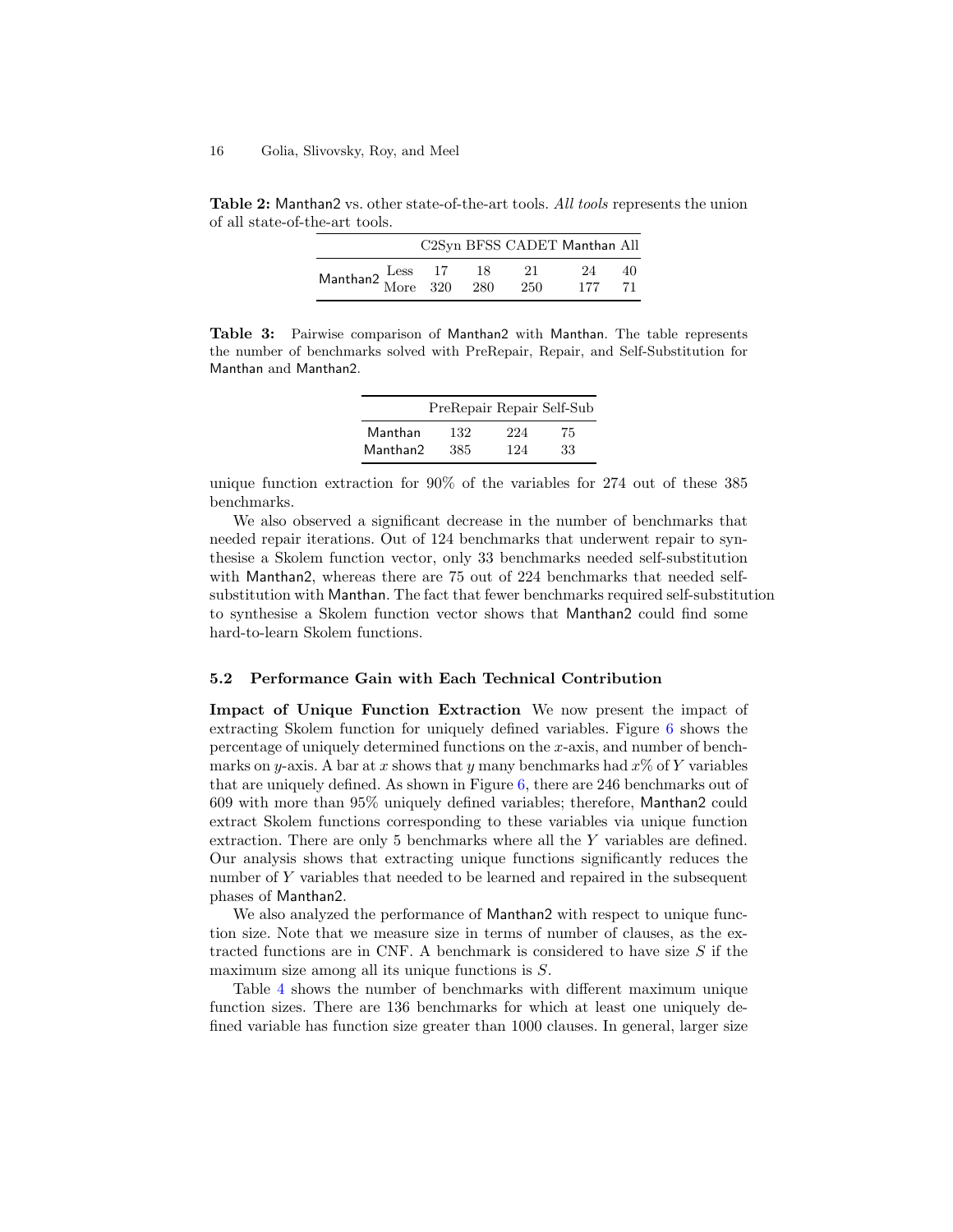<span id="page-16-1"></span>Table 4: Number of benchmarks with different maximum function size for uniquely defined variables. Function size is measured in terms of number of clauses.

|                      |     | $[1-10]$ (10-100] (100-1000] (> 1000) |      |
|----------------------|-----|---------------------------------------|------|
| $\#$ -benchmarks 209 | 203 | 61                                    | -136 |

functions require more data to learn. Table [4](#page-16-1) shows that Manthan2 was able to extract some hard-to-learn Skolem functions.

An interesting observation is that there were 54 benchmarks that required self-substitution for just one variable with Manthan. However, Manthan2 was able to identify that particular variable as uniquely defined and the corresponding function size was more than 3000 clauses. This observation emphasizes that it is important to extract the functions for uniquely defined variables with large function size in order to efficiently synthesise a Skolem function vector. Therefore, even if there is only one variable with large function size, it is important to extract the corresponding function—the reason for considering maximum size instead of mean or median size in Table [4.](#page-16-1)

Impact of Learning and Repairing over Determined Features We now present the impact of variable retention. Manthan2 could solved 502 instances with a PAR-2 score of 3227.11 by retaining variables in the *determined set* to use them further as features in learning and repairing the other candidates, whereas, if we eliminate them, it could solve only 477 instances with a PAR-2 score of 3523.28—a difference of 25 benchmarks.

<span id="page-16-0"></span>It is worth mentioning that there are 370 instances that needed no repair iterations (solved in PreRepair) to synthesise a Skolem function vector when learned with determined features, whereas, if Manthan2 does not consider determined features, we see a reduction of 6 benchmark in the number of instances solved in PreRepair.



Fig. 6: Number of benchmarks by  $\%$  ratio of uniquely defined output variables for all 609 benchmarks.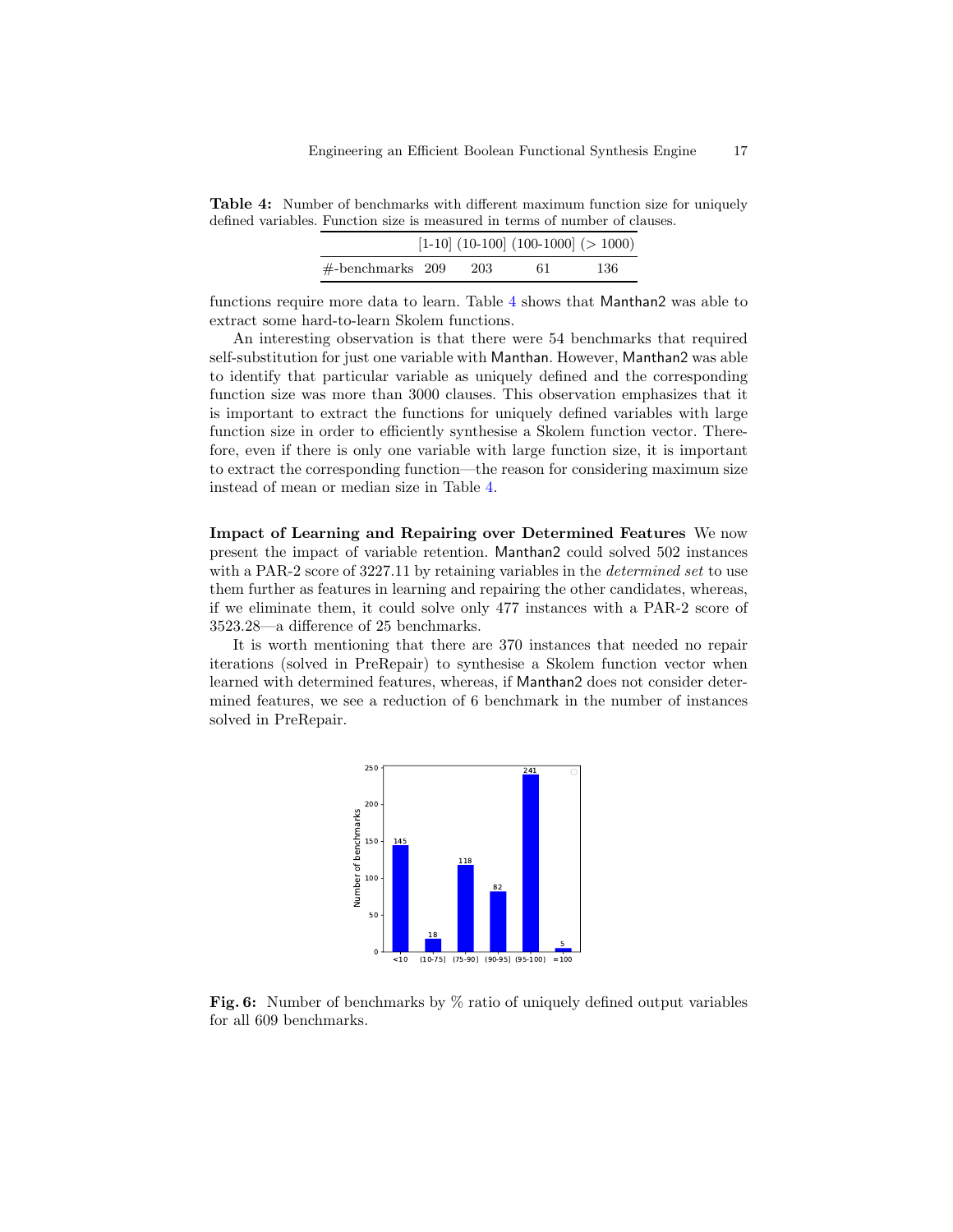#### 18 Golia, Slivovsky, Roy, and Meel

Interestingly, even if we have fewer such determined features, it is essential to use them to learn and repair the candidates. For example, considering the benchmark  $query64_01$ , there are only five variables out of 597 total Y variables that could be identified as determined features. If we eliminate those five variables, Manthan2 could not synthesise a Skolem function vector even with more than 150 repair iterations within a timeout of 7200s. However, if we retain them as determined features, Manthan2 could synthesise a Skolem function vector within 9 repair iterations in less than 400s.

Efficacy of Multi-Classification and Impact of LexMaxSAT As discussed in Section [3,](#page-4-0) two essential questions arise when using multi-classification to learn candidates for a subset of  $Y$  together: 1) how to divide the  $Y$  variables into different subsets, and 2) how many variables should be learned together?

We experimented with following techniques to divide  $Y$  variables into subsets of sizes 5 and 8, i.e,  $s = 5$  or 8:

- 1. Randomly dividing Y variables into different disjoint subsets.
- 2. Clustering Y variables in accordance to the edge distance (parameter k) in the primal graph: (i) using  $k = 2$  (ii) using  $k = 3$

Figure [7](#page-18-1) shows a heatmap of PAR-2 scores for different configurations of Manthan2. A lower PAR-2 score, i.e., a tilt towards the red end of the spectrum in Figure [7,](#page-18-1) indicates a favorable configuration. The columns of Figure [7](#page-18-1) correspond to different ways of dividing Y variables into different subsets: (i)  $Random$ , (ii)  $k = 2$ , and (iii)  $k = 3$ . The rows of Figure [7](#page-18-1) show results for different maximum sizes of such subsets, i.e.,  $s = 5$ , 8. The number of instances solved in each configuration is also shown in brackets. For comparison, the PAR-2 score of Manthan2 with binary classification is 3227.11s and it solved 502 benchmarks.

Let us first discuss Figure [7a,](#page-18-1) i.e, the results without LexMaxSAT. Manthan2 shows a performance improvement with the proposed clustering-based approach in comparison to randomly dividing  $Y$  variables into subsets. As shown in Figure [7a,](#page-18-1) we observed a drop in PAR-2 score when moving from random to clusterbased partitioning of Y variables.

We see a better PAR-2 score with graph-based multi-classification compared to binary classification, though the number of instances solved (except with  $k=3$ ,  $s=5$ ) is lower than the number of instances solved with binary classification. This shows that dividing Y variables using a cluster-based approach is effective in reducing the candidate learning time. Manthan2 performs best with  $k = 3$  and  $s = 5$ , where it could solve 503 benchmarks (1 more instance than with binary classification) with a PAR-2 score of 2974.9s, which amounts to a reduction of 252 seconds over the PAR-2 score with binary classification. We observe a similar trend with LexMaxSAT turned on (as shown in Figure [7b\)](#page-18-1).

Finally, let us move our attention towards the impact of LexMaxSAT, shown in Figure [7b.](#page-18-1) Manthan2 uses LexMaxSAT only if the number of candidates to repair exceeds 50 times the number of candidates chosen by MaxSAT. A comparison of Figure [7a](#page-18-1) and Figure [7b](#page-18-1) shows that with LexMaxSAT, Manthan2 solves at least 3 more benchmarks for all the configurations.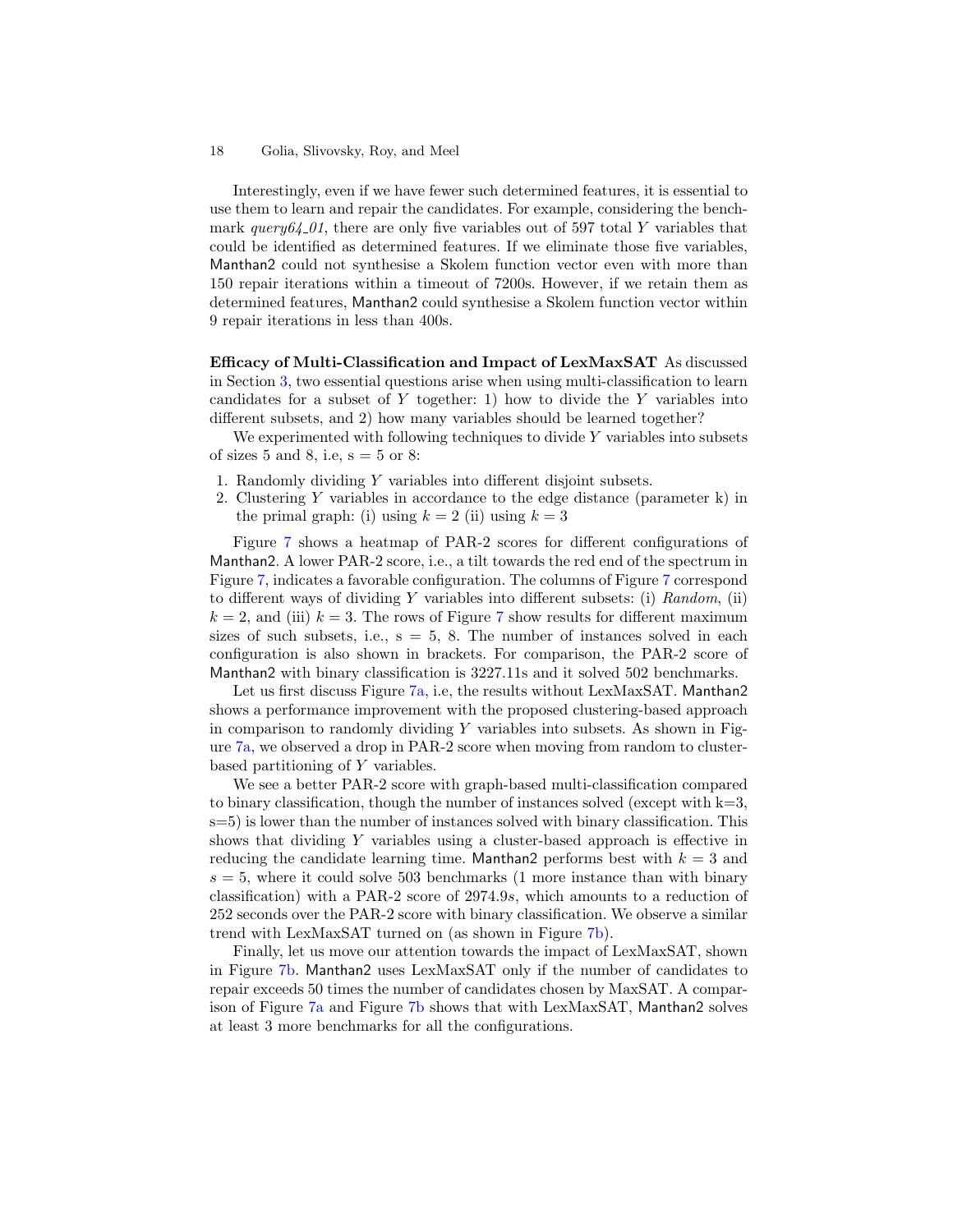<span id="page-18-1"></span>

(a) LexMaxSAT turned off. (b) LexMaxSAT turned on.

Fig. 7: Heatmap of PAR-2 scores achieved by different configuration of Manthan2 (darker is better). Here, s represents the size of sets of variables that were learned together, and  $k = 2, k = 3$  represents the edge distance in the primal graph used to cluster output variables. The number of instances solved by each configuration is shown in brackets. [Best viewed in color].

Manthan2 performs best when we turn on LexMaxSAT and set  $k = 3$  as well as  $s = 5$ . The results discussed in Section [5.1](#page-13-0) were achieved  $k = 3$  and  $s = 5$ .

# <span id="page-18-0"></span>6 Related Work

Boolean functional synthesis is a classical problem. Its origin traces back to Boole's seminal work [\[12\]](#page-20-0), which was subsequently pursued with a focus on decidability—by Löwenheim and Skolem  $[36]$ .

The past decade has seen significant progress in the development of efficient tools for Boolean functional synthesis, driven by a diverse set of techniques. Quantifier elimination by functional composition can be an efficient approach when paired with Craig interpolation to reduce the size of composite functions [\[29](#page-21-4)[,28\]](#page-21-10). However, interpolation does not reliably find succinct composite functions, thus limiting scalability of this method. More recently, it was shown that ROBDDs lend themselves well to functional composition [\[17\]](#page-20-4) (even without interpolation) and they can take advantage of factored specifications [\[52\]](#page-21-11).

Instead of directly deducing Skolem functions from a specification, a series of CEGAR-based synthesis algorithms start from an initial set of approximate functions that are rectified in a subsequent phase of counterexample guided refinement [\[31,](#page-21-12)[6,](#page-20-5)[5\]](#page-20-6). It was observed that the initial functions are often valid Skolem functions [\[5\]](#page-20-6). This naturally leads to the question as to which classes of specifications admit efficient Boolean functional synthesis, which has recently been studied from the area of knowledge compilation [\[5,](#page-20-6)[4\]](#page-20-7).

So-called incremental determinization can be seen as lifting Conflict-Driven Clause Learning (CDCL) to the level of Boolean functions [\[42,](#page-21-8)[44,](#page-21-9)[41\]](#page-21-7): variables with unique Skolem functions are successively identified, in analogy with unit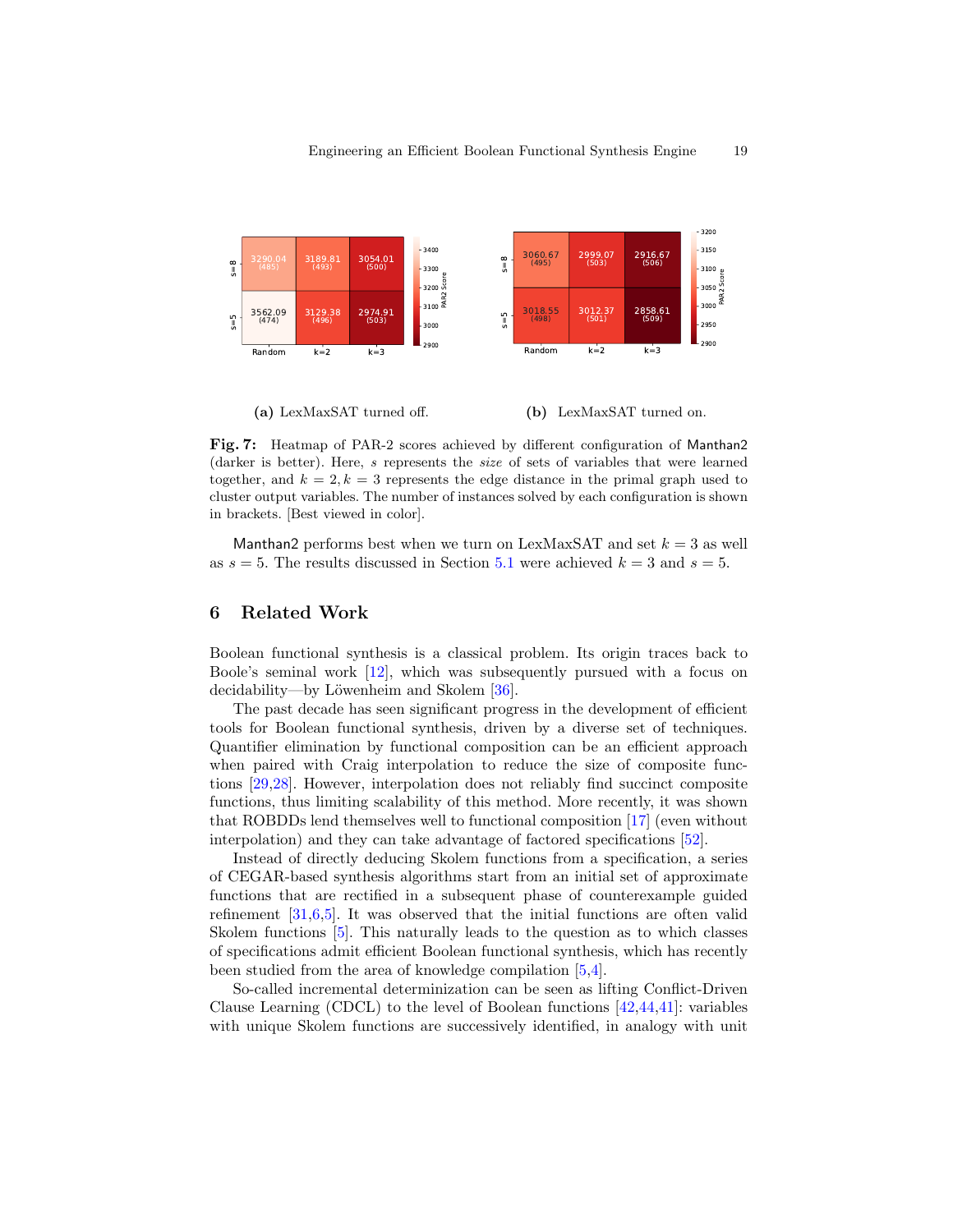#### 20 Golia, Slivovsky, Roy, and Meel

propagation, and whenever this process comes to a halt, a Skolem function for one of the remaining variables is fixed by adding auxiliary clauses. While originally developed as a decision procedure for 2QBF, the algorithm was later successfully adapted to perform functional synthesis for non-valid specifications [\[41\]](#page-21-7).

Skolem functions can also be efficiently extracted from proofs generated by QBF solvers [\[8,](#page-20-16)[40,](#page-21-23)[25](#page-20-17)[,43,](#page-21-24)[9,](#page-20-18)[47\]](#page-21-25), but this requires both a valid input specification and a proof of validity (which itself is typically hard to compute).

Recently, a data-driven approach to Boolean functional synthesis was proposed [\[21\]](#page-20-8). Data-driven approaches have proven to be efficient for the other forms of synthesis, like invariant synthesis  $[15,19,24]$  $[15,19,24]$  $[15,19,24]$ , or synthesis by example  $[16]$ .

Our data-driven approach benefits from identifying variables that are defined by a subset of input variables, since the corresponding definitions represent Skolem functions that do not have to be learned. Such definitions are often introduced as an artifact of converting circuits into CNF formulas, where gates are encoded by auxiliary variables that are defined in term of their inputs. Standard techniques for recovering gate definitions from CNF formulas (some of which are also used in Boolean synthesis tools [\[5](#page-20-6)[,4\]](#page-20-7)) rely on pattern matching of clauses and variables induced by specific gate types [\[45,](#page-21-26)[18](#page-20-23)[,23\]](#page-20-24). These methods are fast but can only detect definitions from a pre-defined library of gates. By contrast, Manthan2 extracts the functions for uniquely defined variables using semantic gate extraction based on propositional interpolation [\[48\]](#page-21-15). This approach is computationally more expensive (each definability check requires a SAT call), but it is complete: whenever a variable y is defined in terms of a given set X of variables, the corresponding definition will be returned.

# <span id="page-19-0"></span>7 Conclusion

Boolean functional synthesis a fundamental problem with many applications. In this paper, we showed how to improve the state-of-the-art data-driven Skolem function synthesiser Manthan to achieve better scalability. We proposed crucial algorithm innovation, and used them in a new framework, called Manthan2. In particular, the proposed modifications are: computing unique Skolem functions by definition extraction, retaining variables with Skolem functions as determined features instead of eliminating them, using multi-classification to jointly learn candidate functions for sets of output variables, and using LexMaxSAT to reduce the number of repair iterations. With these proposed improvements, Manthan2 could synthesise a Skolem function vector for 509 instances out a total of 609, compared to 356 instances solved by Manthan.

Acknowledgments: This work was supported in part by National Research Foundation Singapore under its NRF Fellowship Programme [NRF-NRFFAI1- 2019-0004 ] and AI Singapore Programme [AISG-RP-2018-005], NUS ODPRT Grant [R-252-000-685-13], and the Vienna Science and Technology Fund (WWTF) [ICT19-060]. The computational work for this article was performed on resources of the National Supercomputing Center, Singapore: <https://www.nscc.sg>.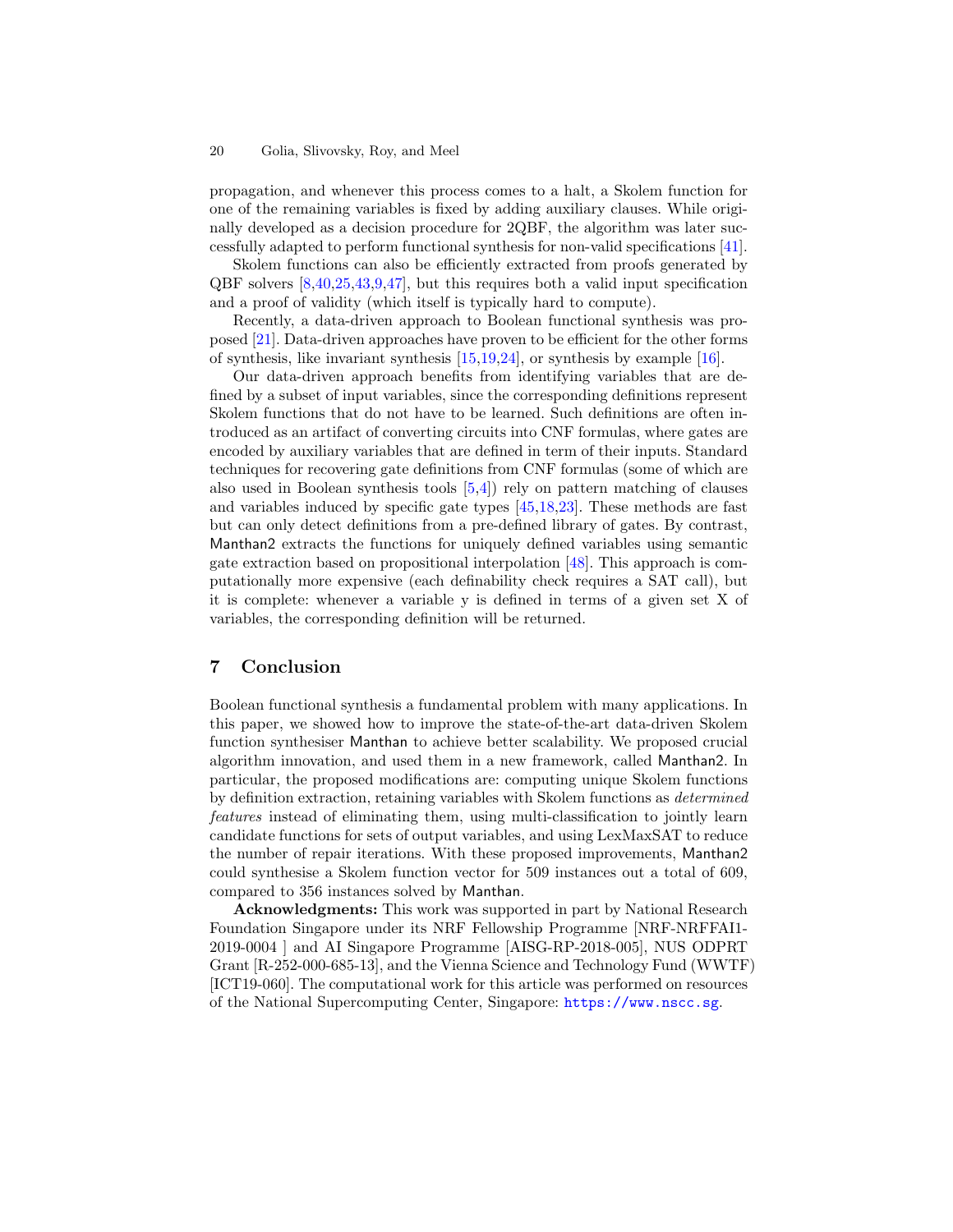# References

- <span id="page-20-11"></span>1. QBF solver evaluation portal 2017, <http://www.qbflib.org/qbfeval17.php>
- <span id="page-20-12"></span>2. QBF solver evaluation portal 2018, <http://www.qbflib.org/qbfeval18.php>
- <span id="page-20-15"></span>3. sklearn.tree.decisiontreeclassifier, [https://scikit-learn.org/stable/modules/](https://scikit-learn.org/stable/modules/generated/sklearn.tree.DecisionTreeClassifier.html) [generated/sklearn.tree.DecisionTreeClassifier.html](https://scikit-learn.org/stable/modules/generated/sklearn.tree.DecisionTreeClassifier.html)
- <span id="page-20-7"></span>4. Akshay, S., Arora, J., Chakraborty, S., Krishna, S., Raghunathan, D., Shah, S.: Knowledge compilation for Boolean functional synthesis. In: Proc. of FMCAD (2019)
- <span id="page-20-6"></span>5. Akshay, S., Chakraborty, S., Goel, S., Kulal, S., Shah, S.: What's hard about Boolean functional synthesis? In: Proc. of CAV (2018)
- <span id="page-20-5"></span>6. Akshay, S., Chakraborty, S., John, A.K., Shah, S.: Towards parallel Boolean functional synthesis. In: Proc. of TACAS (2017)
- <span id="page-20-10"></span>7. Ansótegui, C., Bonet, M.L., Gabas, J., Levy, J.: Improving wpm2 for (weighted) partial maxSAT. In: Proc. of CP (2013)
- <span id="page-20-16"></span>8. Balabanov, V., Jiang, J.H.R.: Unified QBF certification and its applications. In: Proc. of FMCAD (2012)
- <span id="page-20-18"></span>9. Balabanov, V., Jiang, J.R., Janota, M., Widl, M.: Efficient extraction of QBF (counter)models from long-distance resolution proofs. In: Proc. of AAAI (2015)
- <span id="page-20-13"></span>10. Biere, A.: PicoSAT essentials. Proc. of JSAT (2008)
- <span id="page-20-9"></span>11. Biere, A., Lonsing, F., Seidl, M.: Blocked clause elimination for QBF. In: Proc. of CADE (2011)
- <span id="page-20-0"></span>12. Boole, G.: The mathematical analysis of logic. Philosophical Library (1847)
- <span id="page-20-1"></span>13. Brayton, R.K.: Boolean relations and the incomplete specification of logic networks. In: Proc. of VLSID (1989)
- <span id="page-20-2"></span>14. Brayton, R.K., Somenzi, F.: An exact minimizer for boolean relations. In: Proc. of ICCAD (1989)
- <span id="page-20-19"></span>15. Ezudheen, P., Neider, D., D'Souza, D., Garg, P., Madhusudan, P.: Horn-ICE learning for synthesizing invariants and contracts. In: Proc. of OOPSLA (2018)
- <span id="page-20-22"></span>16. Fedyukovich, G., Gupta, A.: Functional synthesis with examples. In: Proc. of CP (2019)
- <span id="page-20-4"></span>17. Fried, D., Tabajara, L.M., Vardi, M.Y.: BDD-based Boolean functional synthesis. In: Proc. of CAV (2016)
- <span id="page-20-23"></span>18. Fu, Z., Malik, S.: Extracting logic circuit structure from conjunctive normal form descriptions. In: Proc. of VLSID (2007)
- <span id="page-20-20"></span>19. Garg, P., Löding, C., Madhusudan, P., Neider, D.: ICE: A robust framework for learning invariants. In: Proc. of CAV (2014)
- <span id="page-20-3"></span>20. Ghosh, A., Devadas, S., Newton, A.R.: Heuristic minimization of boolean relations using testing techniques. IEEE transactions on computer-aided design of integrated circuits and systems (1992)
- <span id="page-20-8"></span>21. Golia, P., Roy, S., Meel, K.S.: Manthan: A data driven approach for Boolean function synthesis. In: Proc. of CAV (2020)
- <span id="page-20-14"></span>22. Golia, P., Soos, M., Chakraborty, S., Meel, K.S.: Designing samplers is easy: The boon of testers. In: Proc. of FMCAD (2021)
- <span id="page-20-24"></span>23. Goultiaeva, A., Bacchus, F.: Recovering and utilizing partial duality in QBF. In: Proc. of SAT (2013)
- <span id="page-20-21"></span>24. Grumberg, O., Lerda, F., Strichman, O., Theobald, M.: Proof-guided underapproximation-widening for multi-process systems. In: Proc. of POPL (2005)
- <span id="page-20-17"></span>25. Heule, M.J., Seidl, M., Biere, A.: Efficient extraction of Skolem functions from QRAT proofs. In: Proc. of FMCAD (2014)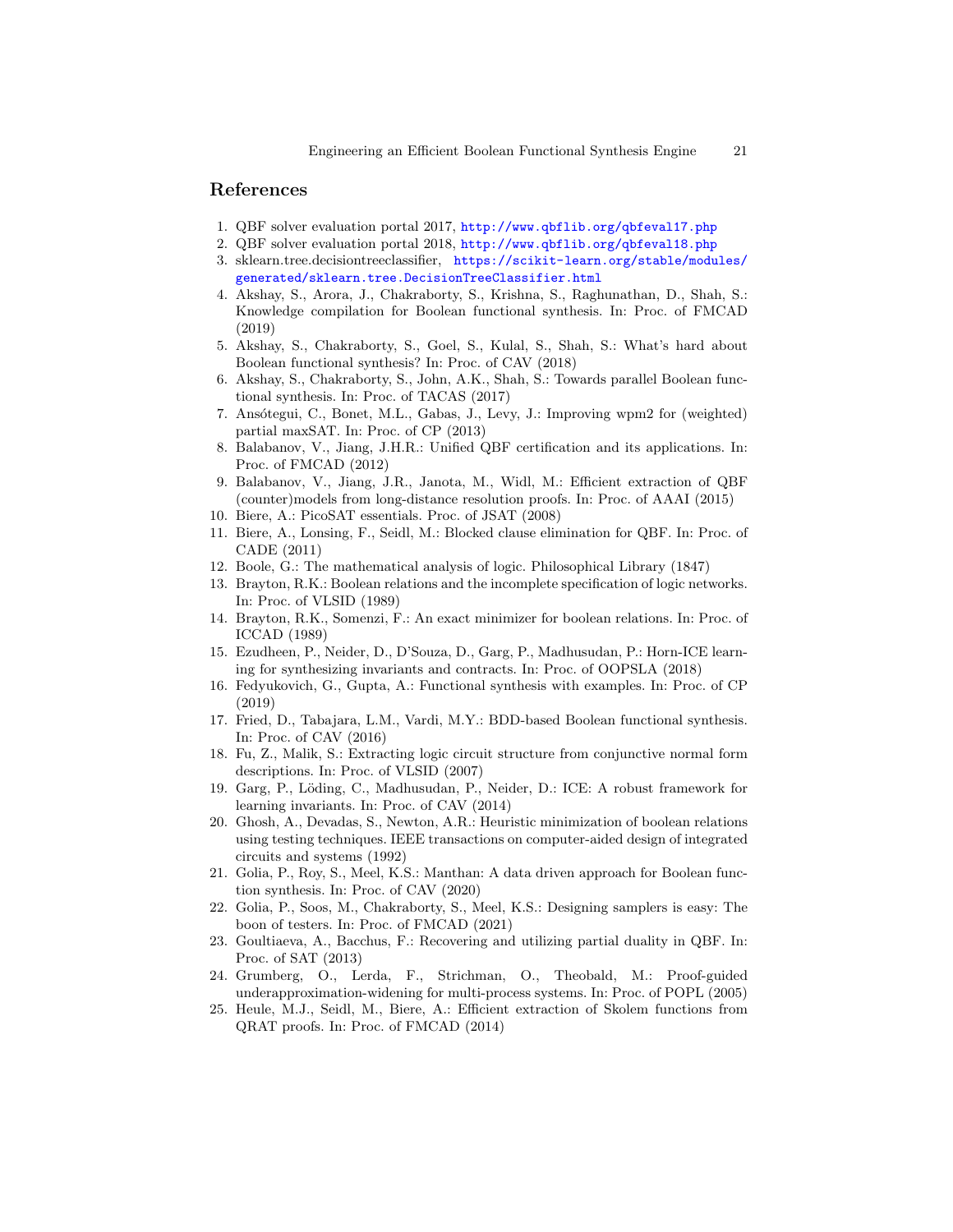- 22 Golia, Slivovsky, Roy, and Meel
- <span id="page-21-17"></span>26. Ignatiev, A., Morgado, A., Marques-Silva, J.: PySAT: A Python toolkit for prototyping with SAT oracles. In: Proc. of SAT (2018)
- <span id="page-21-5"></span>27. Jeong, S.W., Somenzi, F.: A new algorithm for the binate covering problem and its application to the minimization of boolean relations. In: Proc. of ICCAD (1992)
- <span id="page-21-10"></span>28. Jiang, J.H.R.: Quantifier elimination via functional composition. In: Proc. of CAV (2009)
- <span id="page-21-4"></span>29. Jiang, J.R., Lin, H., Hung, W.: Interpolating functions from large boolean relations. In: Proc. of ICCAD. pp. 779–784. ACM (2009)
- <span id="page-21-2"></span>30. Jo, S., Matsumoto, T., Fujita, M.: SAT-based automatic rectification and debugging of combinational circuits with lut insertions. Proc. of IPSJ T-SLDM (2014)
- <span id="page-21-12"></span>31. John, A.K., Shah, S., Chakraborty, S., Trivedi, A., Akshay, S.: Skolem functions for factored formulas. In: Proc. of FMCAD (2015)
- <span id="page-21-0"></span>32. Kukula, J.H., Shiple, T.R.: Building circuits from relations. In: Proc. of CAV (2000)
- <span id="page-21-14"></span>33. Lang, J., Marquis, P.: On propositional definability. Artificial Intelligence (2008)
- <span id="page-21-6"></span>34. Lin, B., Somenzi, F.: Minimization of symbolic relations. In: Proc. of ICCAD (1990)
- <span id="page-21-21"></span>35. Logic, B., Group, V.: ABC: A system for sequential synthesis and verification, <http://www.eecs.berkeley.edu/~alanmi/abc/>
- <span id="page-21-22"></span>36. Löwenheim, L.: Über die Auflösung von Gleichungen im logischen Gebietekalkul. Mathematische Annalen (1910)
- <span id="page-21-18"></span>37. Marques-Silva, J., Argelich, J., Graça, A., Lynce, I.: Boolean lexicographic optimization: algorithms & applications. Proc. of Annals of Mathematics and Artificial Intelligence (2011)
- <span id="page-21-19"></span>38. Martins, R., Manquinho, V., Lynce, I.: Open-WBO: A modular MaxSAT solver. In: Proc. of SAT (2014)
- <span id="page-21-3"></span>39. Massacci, F., Marraro, L.: Logical cryptanalysis as a SAT problem. Journal of Automated Reasoning (2000)
- <span id="page-21-23"></span>40. Niemetz, A., Preiner, M., Lonsing, F., Seidl, M., Biere, A.: Resolution-based certificate extraction for QBF. In: Proc. of SAT (2012)
- <span id="page-21-7"></span>41. Rabe, M.N.: Incremental determinization for quantifier elimination and functional synthesis. In: Proc. of CAV (2019)
- <span id="page-21-8"></span>42. Rabe, M.N., Seshia, S.A.: Incremental determinization. In: Proc. of SAT (2016)
- <span id="page-21-24"></span>43. Rabe, M.N., Tentrup, L.: CAQE: A certifying QBF solver. In: Proc. of FMCAD (2015)
- <span id="page-21-9"></span>44. Rabe, M.N., Tentrup, L., Rasmussen, C., Seshia, S.A.: Understanding and extending incremental determinization for 2QBF. In: Proc. of CAV (2018)
- <span id="page-21-26"></span>45. Roy, J.A., Markov, I.L., Bertacco, V.: Restoring circuit structure from SAT instances. In: Proc. of IWLS (2004)
- <span id="page-21-16"></span>46. Samer, M., Szeider, S.: Algorithms for propositional model counting. Journal of Discrete Algorithms (2010)
- <span id="page-21-25"></span>47. Schlaipfer, M., Slivovsky, F., Weissenbacher, G., Zuleger, F.: Multi-linear strategy extraction for QBF expansion proofs via local soundness. In: Proc. of SAT (2020)
- <span id="page-21-15"></span>48. Slivovsky, F.: Interpolation-based semantic gate extraction and its applications to QBF preprocessing. In: Proc. of CAV (2020)
- <span id="page-21-20"></span>49. Soos, M.: msoos/cryptominisat (2019), [https://github.com/msoos/](https://github.com/msoos/cryptominisat) [cryptominisat](https://github.com/msoos/cryptominisat)
- <span id="page-21-13"></span>50. Soos, M., Gocht, S., Meel, K.S.: Tinted, detached, and lazy CNF-XOR solving and its applications to counting and sampling. In: Proc. of CAV (2020)
- <span id="page-21-1"></span>51. Srivastava, S., Gulwani, S., Foster, J.S.: Template-based program verification and program synthesis. STTT (2013)
- <span id="page-21-11"></span>52. Tabajara, L.M., Vardi, M.Y.: Factored Boolean functional synthesis. In: Proc. of FMCAD (2017)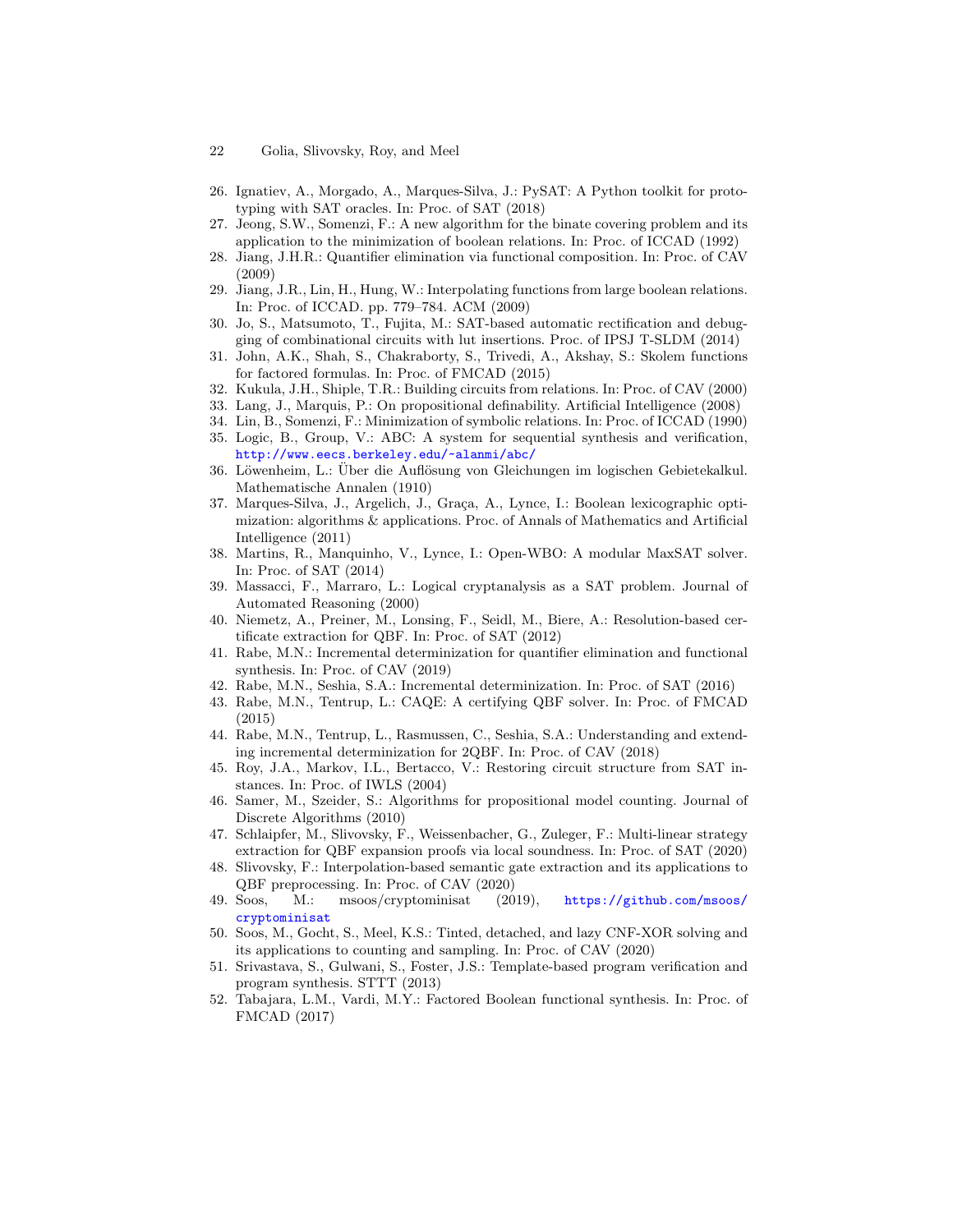# Appendix

## <span id="page-22-0"></span>Unique Function Extraction: Additional Experiments



**Fig. 8:** Plot to represent number of benchmarks concerning  $\%$  gain in number of uniquely defined Y variables with semantic over syntactic gate extraction for all 609 benchmarks.

Figure [8](#page-22-0) shows the advantage of using interpolation-based extraction (used by Manthan2) versus the simpler syntactic gate extraction technique [\[45,](#page-21-26)[18,](#page-20-23)[23\]](#page-20-24). Figure [8](#page-22-0) shows the % increment on  $x - axis$  and number of benchmarks on  $y - axis$ . A bar at x shows that for y many benchmarks, semantic gate extraction has found  $x\%$  of more unique defined variables than that of syntactic gate extraction. 11 benchmarks have more than 300%  $Y$  variables that were identified as uniquely defined variables by interpolation-based extraction over syntactic gate extraction. An interesting observation is, there were 54 benchmarks that needed self-substitution as fall-back for just one variable with Manthan. However, Manthan2 was able to identify that particular variable as uniquely defined, but with definition size more than 3000. Note that, we measure the definition size in terms of number of clauses. All of these 54 benchmarks falls in the category of  $\leq 10\%$  increment with semantic gate extraction over syntactic. This observation proves that it is important to identify the uniquely defined variables with large definition size in order to efficiently synthesise a Skolem function.

We also did an experiment with limit on function size, that is, the Skolem function for a uniquely defined  $y$  variable is extracted only if the function size is greater than 10 clauses, but less than 1000 clause. In particular, the objective of this experiment to see if Manthan2 can efficiently learn the candidate functions for the variables that are uniquely defined and have either very small or very large function size.

It turns-out that Manthan2 needs to extract functions for all uniquely variables found by interpolation based extraction to perform better irrespective of their function sizes. If Manthan2 does not extract the function with size less than